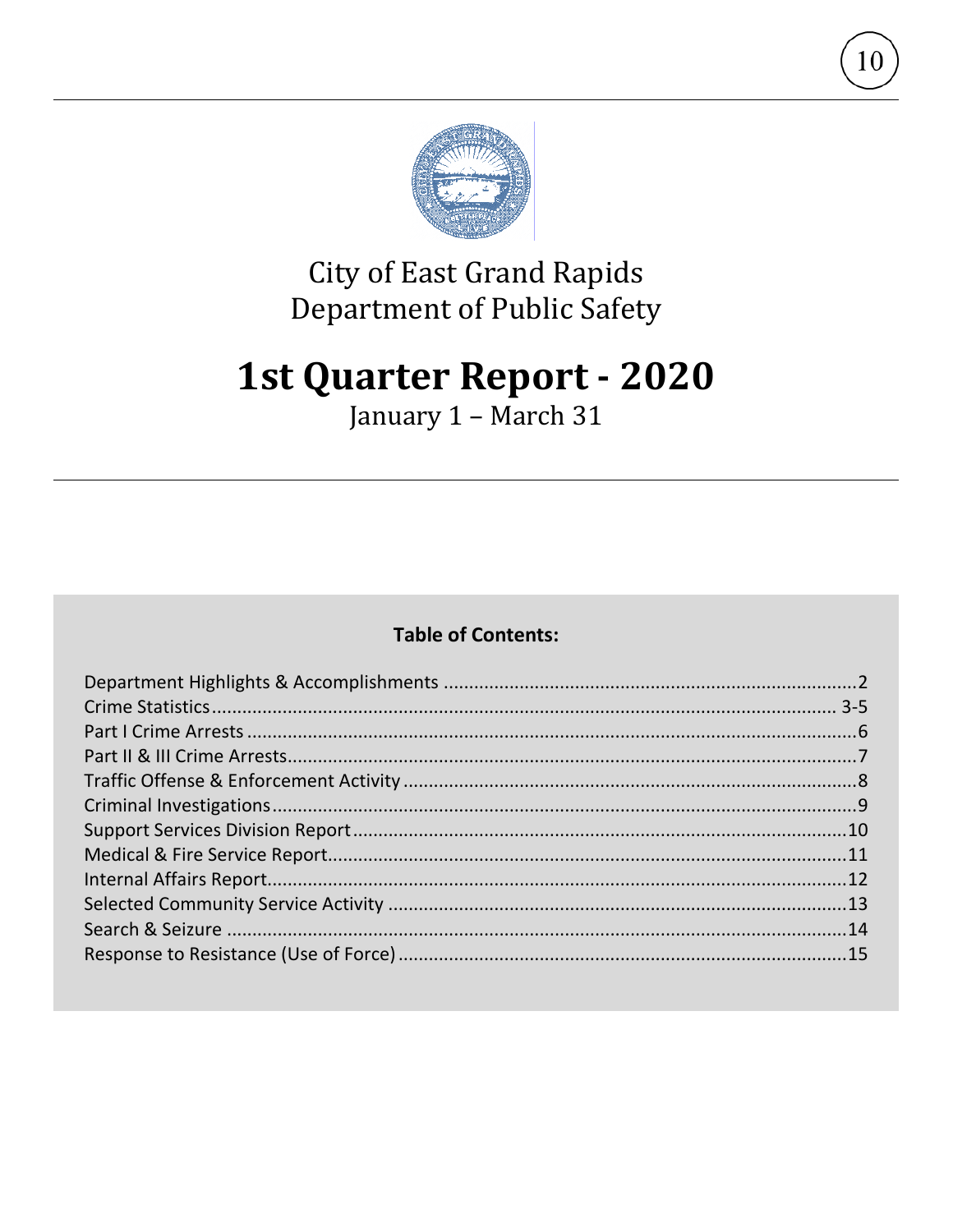### **Department Highlights & Accomplishments:**

During the 1<sup>st</sup> Quarter of 2020, the East Grand Rapids Department of Public Safety was able to:

- On Thursday, February 6, Chief Herald and Detective Sergeant Kolster appeared before the Michigan Law Enforcement Accreditation Commission to answer any questions regarding our final on-site assessment. After answering numerous questions regarding our department and the accreditation process, the MLEAC Board unanimously voted to accept the East Grand Rapids Department of Public Safety as one of only 25 law enforcement agencies to receive accreditation status in Michigan.
- Conduct training with sworn personnel on:
	- Arrests: In-custody (January)
	- Medical First Response (January, February & March)
	- MABAS (January)
	- Response to Resistance (February)
	- Sexual Harassment (March)
	- Several Manual of Policy and Procedures updates
	- Fire Assessments
- Capt. Buikema coordinated the hiring and background investigation processes to fill two PSO vacancies.
- Prepared COVID-19 action plan.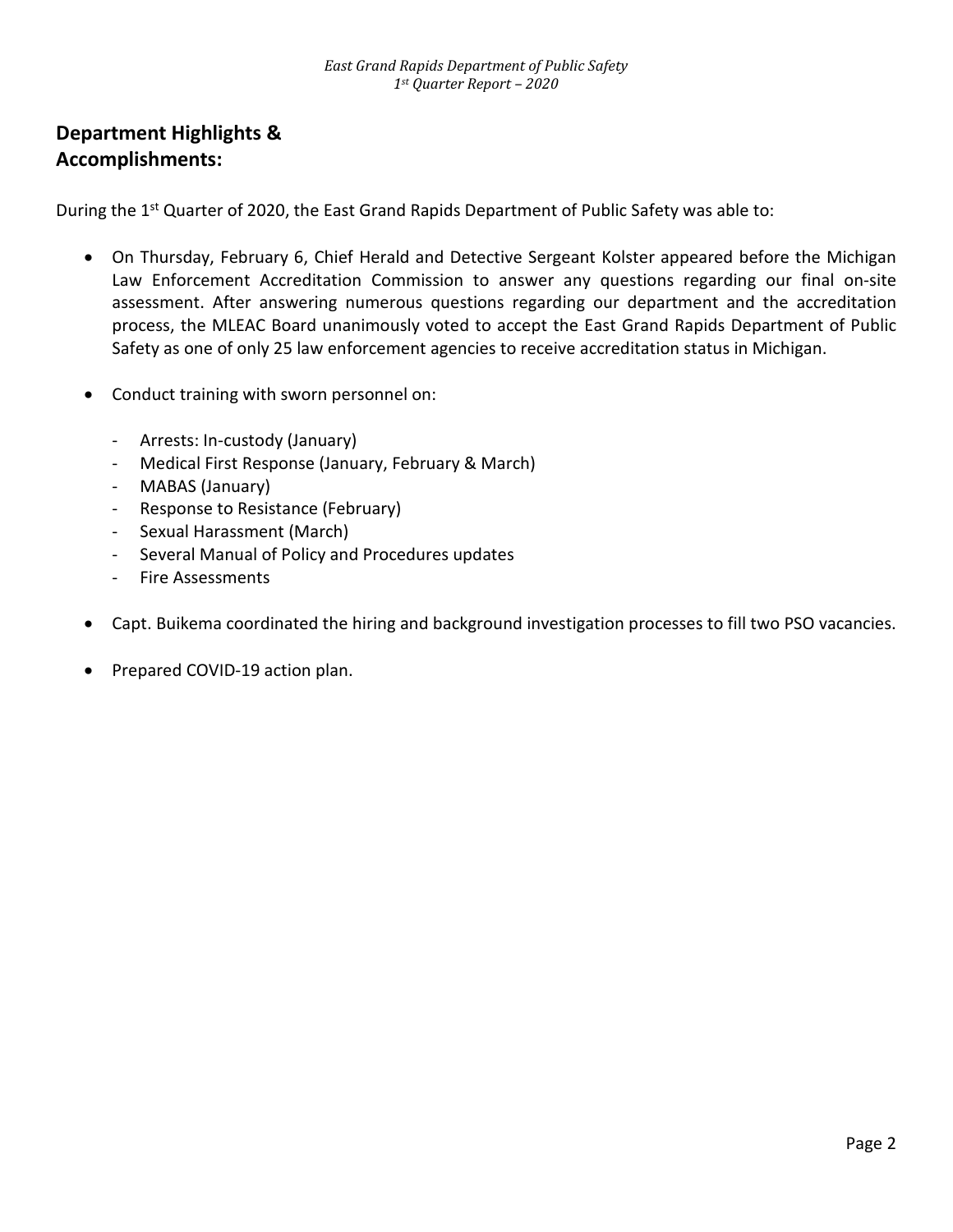# **Crime Statistics:**

| Part I - Violent Crime      | Jan<br>19       | Jan<br>20       | %<br>$+/-$ | Feb<br>19       | Feb<br>20      | %<br>$+/-$ | Mar<br>19        | Mar<br>20      | %<br>$+/-$                                                                                        | 1st Q<br>19     | 1st Q<br>20     | $% \mathcal{A}_{\mathrm{C}}\times\mathcal{A}_{\mathrm{C}}\times\mathcal{A}_{\mathrm{C}}$<br>$+/-$ |
|-----------------------------|-----------------|-----------------|------------|-----------------|----------------|------------|------------------|----------------|---------------------------------------------------------------------------------------------------|-----------------|-----------------|---------------------------------------------------------------------------------------------------|
|                             |                 |                 |            |                 |                |            |                  |                |                                                                                                   |                 |                 |                                                                                                   |
| <b>Aggravated Assault</b>   | $\overline{0}$  | $\overline{0}$  | 0%         | $\overline{0}$  | 0              | 0%         | $\boldsymbol{0}$ | $\overline{0}$ | 0%                                                                                                | 0               | 0               | 0%                                                                                                |
| Forcible Rape               | $\Omega$        | $\mathbf 0$     | 0%         | 0               | 0              | $0\%$      | $\mathbf{0}$     | $\Omega$       | $0\%$                                                                                             | 0               | 0               | 0%                                                                                                |
| Murder & Non-Neg. Mansl.    | $\overline{0}$  | $\mathbf{0}$    | 0%         | 0               | 0              | 0%         | $\mathbf 0$      | $\overline{0}$ | 0%                                                                                                | 0               | 0               | 0%                                                                                                |
| Robbery                     | $\underline{0}$ | $\overline{0}$  | 0%         | $\underline{0}$ | $\overline{0}$ | 0%         | $\underline{0}$  | $\mathbf{1}$   | 100%                                                                                              | $\underline{0}$ | <u> 1</u>       | 100%                                                                                              |
|                             |                 |                 |            |                 |                |            |                  |                |                                                                                                   |                 |                 |                                                                                                   |
| <b>Total Violent Crime:</b> | $\bf{0}$        | $\bf{0}$        | 0%         | 0               | 0              | 0%         | $\bf{0}$         | 1              | 100%                                                                                              | 0               |                 | 100%                                                                                              |
|                             |                 |                 |            |                 |                |            |                  |                |                                                                                                   |                 |                 |                                                                                                   |
|                             |                 |                 |            |                 |                |            |                  |                |                                                                                                   |                 |                 |                                                                                                   |
|                             | Jan             | Jan             |            |                 |                | %          |                  |                |                                                                                                   |                 |                 |                                                                                                   |
|                             | 19              | 20              | %<br>$+/-$ | Feb<br>19       | Feb<br>20      | $+/-$      | Mar<br>19        | Mar<br>20      | $% \mathcal{A}_{\mathrm{C}}\times\mathcal{A}_{\mathrm{C}}\times\mathcal{A}_{\mathrm{C}}$<br>$+/-$ | 1st Q<br>19     | 1st Q<br>20     | %<br>$+/-$                                                                                        |
| Part I - Property Crime     |                 |                 |            |                 |                |            |                  |                |                                                                                                   |                 |                 |                                                                                                   |
|                             |                 |                 |            |                 |                |            |                  |                |                                                                                                   |                 |                 |                                                                                                   |
| Arson                       | $\Omega$        | $\mathbf 0$     | $0\%$      | $\overline{0}$  | 0              | $0\%$      | $\mathbf 0$      | $\overline{0}$ | $0\%$                                                                                             | $\mathbf 0$     | 0               | 0%                                                                                                |
| Breaking & Entering         |                 | $\theta$        | $-100%$    | 0               | 0              | 0%         |                  | $\overline{2}$ | 100%                                                                                              | $\overline{2}$  | 2               | 0%                                                                                                |
| Larceny                     |                 | 5               | 400%       | 3               | 0              | $-300%$    | 4                | 6              | 50%                                                                                               | 8               | 11              | 38%                                                                                               |
| Motor Vehicle Theft         | $\overline{0}$  | $\underline{0}$ | 0%         | <u> 1</u>       | $\overline{0}$ | $-100%$    | $0$              | $\overline{0}$ | 0%                                                                                                | <u>1</u>        | $\underline{0}$ | $-100%$                                                                                           |
|                             |                 |                 |            |                 |                |            |                  |                |                                                                                                   |                 |                 |                                                                                                   |

# **Commentary:**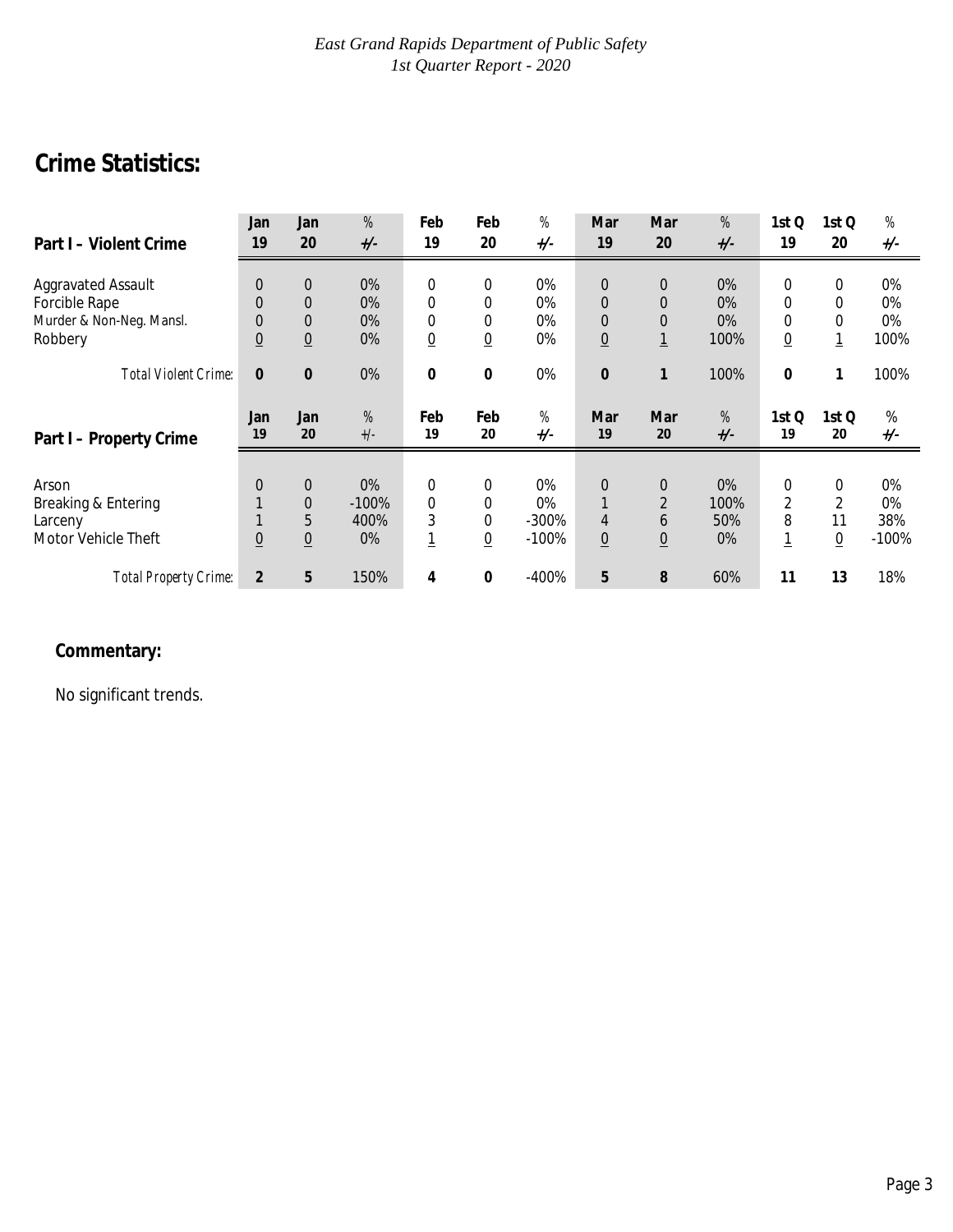|                                   | Jan            | Jan            | %       | Feb            | Feb            | %       | Mar             | Mar             | $% \mathcal{A}_{\mathrm{C}}\times\mathcal{A}_{\mathrm{C}}\times\mathcal{A}_{\mathrm{C}}$ | 1st Q          | 1st Q          | %       |
|-----------------------------------|----------------|----------------|---------|----------------|----------------|---------|-----------------|-----------------|------------------------------------------------------------------------------------------|----------------|----------------|---------|
| Part II Crime                     | 19             | 20             | $+/-$   | 19             | 20             | $+/-$   | 19              | 20              | $+/-$                                                                                    | 19             | 20             | +/-     |
|                                   |                |                |         |                |                |         |                 |                 |                                                                                          |                |                |         |
| Assault & Battery                 | $\overline{2}$ | 3              | 50%     | 2              | 2              | 0%      | $\overline{2}$  |                 | $-50%$                                                                                   | 0              | 6              | 600%    |
| <b>Bomb Threats</b>               | 0              | $\overline{0}$ | 0%      | 0              | 0              | 0%      | $\overline{0}$  | 0               | 0%                                                                                       | 0              | $\Omega$       | 0%      |
| Disorderly                        |                | $\Omega$       | $-200%$ | 0              | 0              | 0%      | $\Omega$        | 3               | 300%                                                                                     | 2              | 3              | 50%     |
| <b>Drug Violations</b>            |                | $\overline{0}$ | $-100%$ | 4              | 0              | $-400%$ | $\overline{2}$  |                 | $-50%$                                                                                   |                |                | $-86%$  |
| Embezzlement                      | C              | $\Omega$       | 0%      | 0              | 0              | 0%      | $\Omega$        | 0               | 0%                                                                                       | 0              | 0              | 0%      |
| Forgery/Counterfeiting            | 0              | $\overline{0}$ | 0%      | 0              | 0              | 0%      | $\overline{0}$  | 0               | 0%                                                                                       | 0              | 0              | 0%      |
| <b>Retail Fraud</b>               |                | $\Omega$       | 0%      | 0              |                | 100%    | $\overline{0}$  | 0               | 0%                                                                                       | 0              |                | 100%    |
| <b>Liquor Law Violations</b>      | 0              |                | 100%    | 0              |                | 0%      | $\overline{0}$  | 0               | 0%                                                                                       | 0              |                | 100%    |
| No Account/NSF Check Viol.        | 0              | 0              | 0%      | 0              | 0              | 0%      |                 | 0               | $-100%$                                                                                  |                | $\Omega$       | $-100%$ |
| <b>Local Ordinance Violations</b> |                |                | 600%    | 0              | 0              | 0%      | 0               | 9               | 900%                                                                                     |                | 16             | 1500%   |
| <b>Obscene Phone Calls</b>        | 0              |                | 100%    | 0              | 0              | 0%      | $\overline{0}$  | 0               | 0%                                                                                       | 0              |                | 100%    |
| Operating While Impaired          | 3              | $\overline{0}$ | $-300%$ | 0              |                | 100%    | $\mathbf 0$     | 0               | 0%                                                                                       | 3              |                | $-67%$  |
| Resisting/Obstructing             | 0              | $\Omega$       | 0%      | 0              | 2              | 200%    | $\mathbf 0$     | 0               | 0%                                                                                       | C              | 2              | 200%    |
| Sex Offenses/Ind. Exposure        | 0              |                | 100%    |                | 0              | $-100%$ | $\overline{0}$  | 0               | 0%                                                                                       |                |                | 0%      |
| Solicitation/Prostitution         | 0              | $\Omega$       | 0%      | 0              | 0              | 0%      | $\mathbf 0$     | 0               | 0%                                                                                       | 0              | 0              | 0%      |
| Stalking/Intimidation             | 0              | $\Omega$       | 0%      |                | 0              | $-100%$ | $\mathbf 0$     |                 | 100%                                                                                     |                |                | 0%      |
| Trespassing                       | 0              |                | 100%    | 0              |                | 100%    | $\overline{0}$  | 3               | 300%                                                                                     | 0              | 5              | 500%    |
| Vandalism/MDOP                    | 0              | $\overline{0}$ | 0%      | 0              | 0              | 0%      | $\overline{0}$  |                 | 100%                                                                                     | 0              |                | 100%    |
| <b>Weapons Violations</b>         | 0              | $\overline{2}$ | 200%    | $\overline{0}$ | $\overline{0}$ | 0%      | $\underline{0}$ | $\underline{0}$ | 0%                                                                                       | $\overline{0}$ | $\overline{2}$ | 200%    |
| Total Part II Crime:              | 9              | 16             | 78%     | 8              | 7              | $-13%$  | 5               | 19              | 280%                                                                                     | 22             | 42             | 91%     |

#### **Commentary:**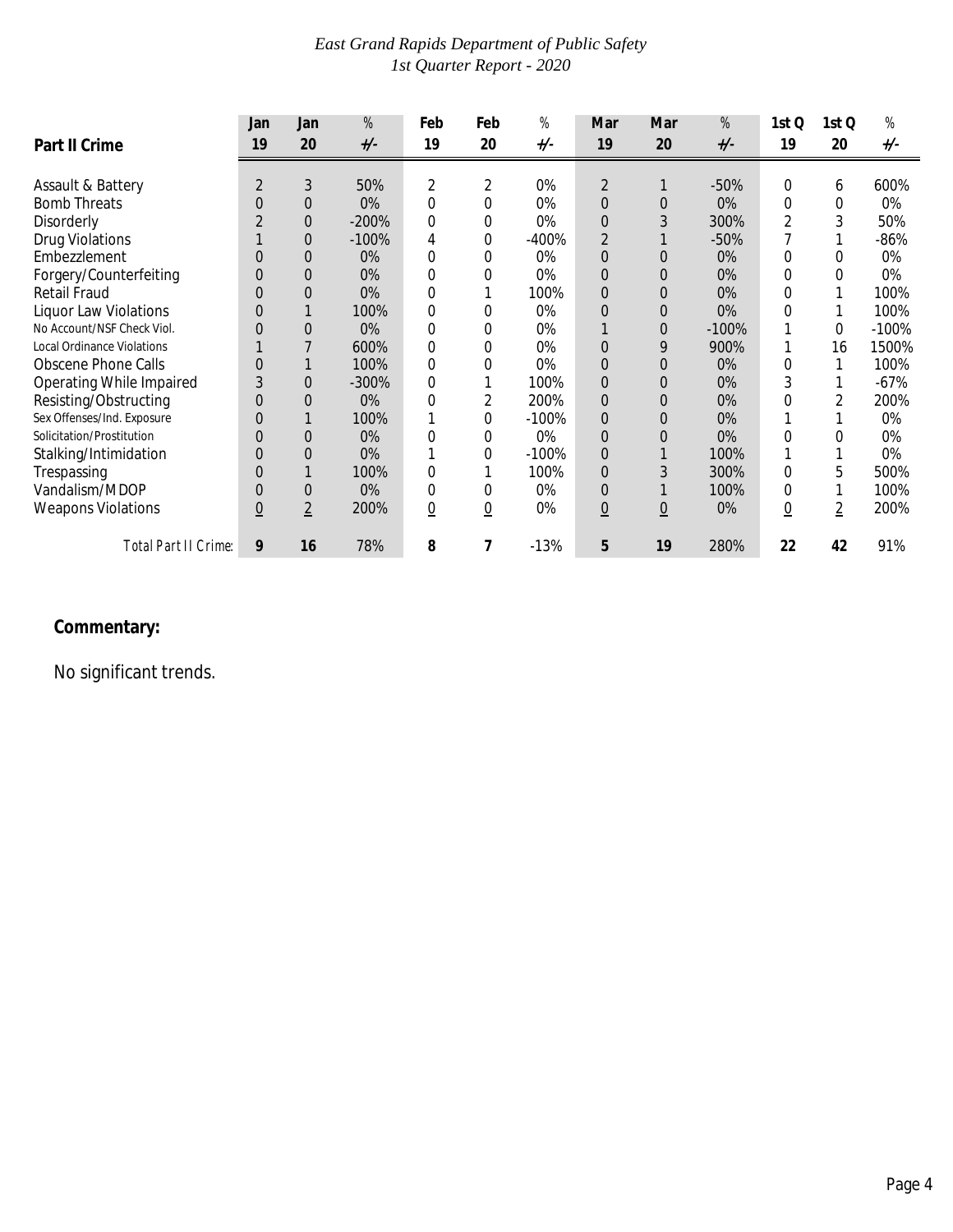| <b>Part III Offenses</b>                                                                                                                                                           | Jan<br>19                                                                    | Jan<br>20                                                                    | $\%$<br>$+/-$                                                        | Feb<br>19                                                       | Feb<br>20                                              | $\%$<br>$+/-$                                                        | Mar<br>19                                                        | Mar<br>20                                     | %<br>$+/-$                                                   | 1st Q<br>19                                 | 1st Q<br>20                                              | $% \mathcal{A}_{\mathrm{C}}\times\mathcal{A}_{\mathrm{C}}\times\mathcal{A}_{\mathrm{C}}$<br>$+/-$ |
|------------------------------------------------------------------------------------------------------------------------------------------------------------------------------------|------------------------------------------------------------------------------|------------------------------------------------------------------------------|----------------------------------------------------------------------|-----------------------------------------------------------------|--------------------------------------------------------|----------------------------------------------------------------------|------------------------------------------------------------------|-----------------------------------------------|--------------------------------------------------------------|---------------------------------------------|----------------------------------------------------------|---------------------------------------------------------------------------------------------------|
| <b>Animal Offenses</b>                                                                                                                                                             |                                                                              |                                                                              |                                                                      |                                                                 |                                                        |                                                                      |                                                                  |                                               |                                                              |                                             |                                                          |                                                                                                   |
| Animal/Dog Bites<br>Animal Viol./Compl.                                                                                                                                            | $\mathbf 0$<br>4                                                             | $\boldsymbol{0}$<br>$\mathbf 0$                                              | 0%<br>$-400%$                                                        | 1<br>$\mathbf{1}$                                               | 0<br>$\boldsymbol{0}$                                  | $-100%$<br>$-100%$                                                   | $\boldsymbol{0}$<br>3                                            | $\mathbf 0$<br>$\mathbf 0$                    | 0%<br>$-300%$                                                | 8                                           | $\boldsymbol{0}$<br>$\boldsymbol{0}$                     | $-100%$<br>$-800%$                                                                                |
| Juvenile Offenses                                                                                                                                                                  |                                                                              |                                                                              |                                                                      |                                                                 |                                                        |                                                                      |                                                                  |                                               |                                                              |                                             |                                                          |                                                                                                   |
| Curfew/Loitering<br>Juv. Runaway/Miss.<br>Misc. Offenses                                                                                                                           | $\mathbf 0$<br>$\Omega$                                                      | $\boldsymbol{0}$<br>$\overline{0}$                                           | 0%<br>0%                                                             | $\boldsymbol{0}$<br>$\overline{0}$                              | $\boldsymbol{0}$<br>$\mathbf 0$                        | 0%<br>0%                                                             | $\mathbf 0$<br>$\Omega$                                          | $\boldsymbol{0}$<br>$\Omega$                  | 0%<br>0%                                                     | $\boldsymbol{0}$<br>$\overline{0}$          | $\boldsymbol{0}$<br>$\mathbf 0$                          | 0%<br>0%                                                                                          |
| Citizen Assist<br><b>Assist Other LE</b><br>Court Viol./War.Arst<br>Domestic/Neig. Dispute<br><b>False Alarms</b><br>Open Bldg/Door/etc.<br>Susp. Veh/Person.<br>Voided complaints | 55<br>$\overline{1}$<br>7<br>$\overline{4}$<br>11<br>1<br>32<br>$\mathbf{1}$ | 44<br>15<br>3<br>6<br>$\overline{7}$<br>$\overline{0}$<br>20<br>$\mathbf{1}$ | $-20%$<br>114%<br>$-57%$<br>50%<br>$-36%$<br>$-100%$<br>$-38%$<br>0% | 60<br>8<br>7<br>$\overline{2}$<br>30<br>1<br>18<br>$\mathbf{1}$ | 39<br>10<br>5<br>2<br>9<br>0<br>22<br>$\boldsymbol{0}$ | $-35%$<br>25%<br>$-29%$<br>0%<br>$-70%$<br>$-100%$<br>22%<br>$-100%$ | 56<br>11<br>8<br>5<br>11<br>$\overline{0}$<br>23<br>$\mathbf{1}$ | 47<br>9<br>4<br>5<br>13<br>28<br>$\mathbf{1}$ | $-16%$<br>$-18%$<br>$-50%$<br>0%<br>18%<br>100%<br>22%<br>0% | 171<br>26<br>22<br>11<br>52<br>2<br>73<br>3 | 130<br>34<br>12<br>13<br>29<br>1<br>70<br>$\overline{2}$ | $-24%$<br>31%<br>$-45%$<br>18%<br>$-44%$<br>$-50%$<br>$-4%$<br>$-33%$                             |
| Total Part III Offenses:                                                                                                                                                           | 122                                                                          | 96                                                                           | $-21%$                                                               | 129                                                             | 87                                                     | $-33%$                                                               | 118                                                              | 108                                           | $-8%$                                                        | 369                                         | 291                                                      | $-21%$                                                                                            |

#### **Commentary:**

Part III Offenses include non-criminal activity, court violations, and juvenile status violations. No significant trends.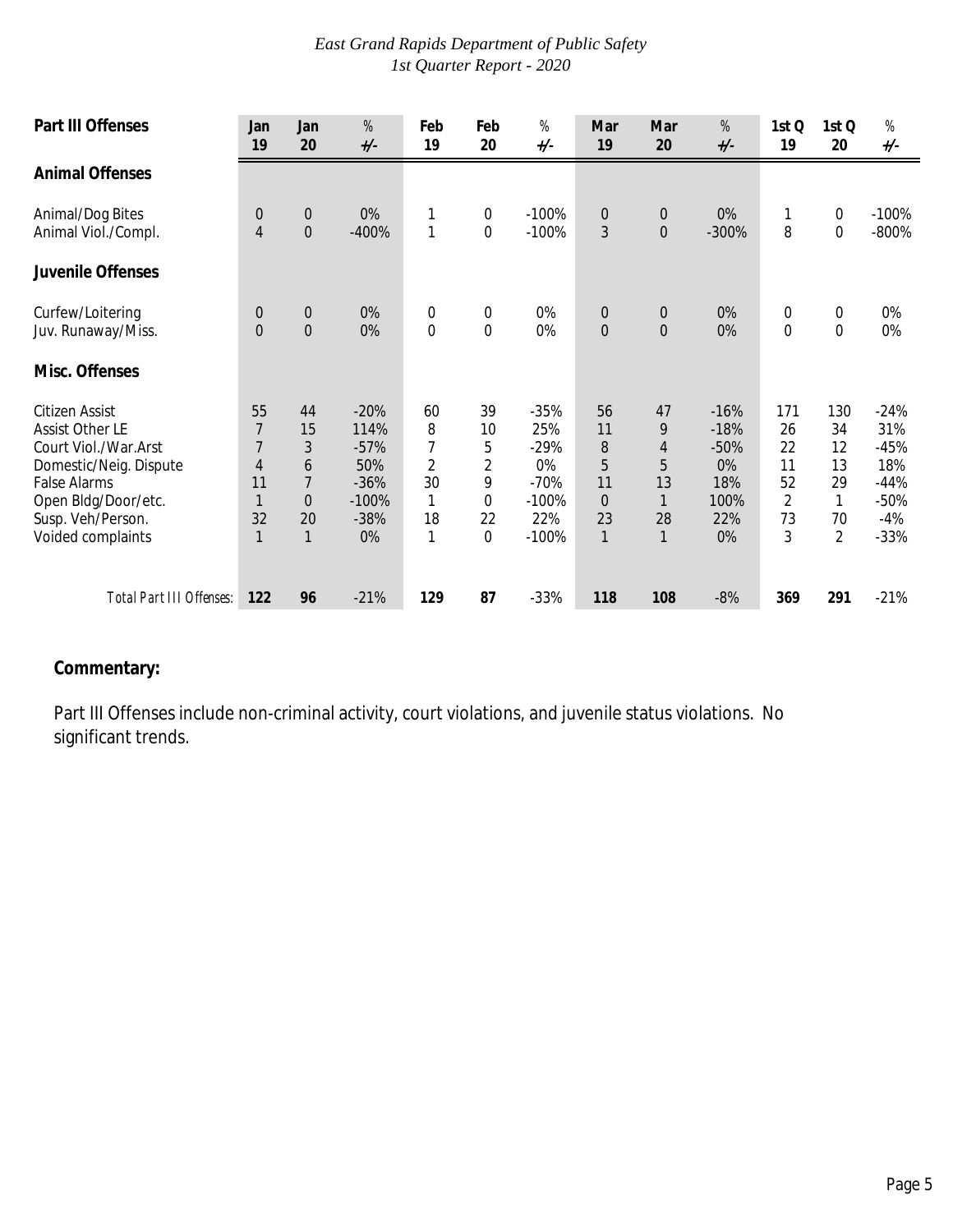# **Part I Crime - Arrests:**

|                                                                | Jan                                                                 | Jan                                                             | $% \mathcal{A}_{\mathrm{c}}$ | Feb                                                          | Feb                                                          | %                    | Mar                                                      | Mar                                                             | $% \mathcal{A}_{\mathrm{C}}\times\mathcal{A}_{\mathrm{C}}\times\mathcal{A}_{\mathrm{C}}$ | 1st Q                                    | 1st Q                          | $% \mathcal{A}_{\mathrm{C}}\times\mathcal{A}_{\mathrm{C}}\times\mathcal{A}_{\mathrm{C}}$ |
|----------------------------------------------------------------|---------------------------------------------------------------------|-----------------------------------------------------------------|------------------------------|--------------------------------------------------------------|--------------------------------------------------------------|----------------------|----------------------------------------------------------|-----------------------------------------------------------------|------------------------------------------------------------------------------------------|------------------------------------------|--------------------------------|------------------------------------------------------------------------------------------|
| Part I-Viol. Crime Arrests                                     | 19                                                                  | 20                                                              | $+/-$                        | 19                                                           | 20                                                           | $+/-$                | 19                                                       | 20                                                              | $+/-$                                                                                    | 19                                       | 20                             | $+/-$                                                                                    |
| <b>Aggravated Assault</b><br>Forcible Rape                     | $\mathbf{0}$<br>$\mathbf{0}$                                        | $\theta$<br>$\Omega$                                            | 0%<br>0%                     | $\mathbf 0$<br>$\mathbf 0$                                   | $\boldsymbol{0}$<br>$\boldsymbol{0}$                         | 0%<br>0%             | $\boldsymbol{0}$<br>$\boldsymbol{0}$                     | $\theta$<br>$\Omega$                                            | 0%<br>0%                                                                                 | $\mathbf 0$<br>0                         | 0<br>0                         | 0%<br>0%                                                                                 |
| Murder & Non-Neg. Mansl.<br>Robbery                            | $\overline{0}$<br>$\underline{0}$                                   | $\boldsymbol{0}$<br>$\underline{0}$                             | 0%<br>0%                     | $\mathbf 0$<br>$\underline{0}$                               | $\boldsymbol{0}$<br>$\underline{0}$                          | 0%<br>0%             | 0<br>$\underline{0}$                                     | $\overline{0}$<br>$\underline{0}$                               | 0%<br>0%                                                                                 | 0<br>$\underline{0}$                     | 0<br>$\underline{0}$           | 0%<br>0%                                                                                 |
| <b>Total Violent Crime Arrests:</b>                            | $\mathbf{0}$                                                        | $\bf{0}$                                                        | 0%                           | 0                                                            | $\pmb{0}$                                                    | 0%                   | $\boldsymbol{0}$                                         | $\pmb{0}$                                                       | 0%                                                                                       | 0                                        | 0                              | 0%                                                                                       |
|                                                                |                                                                     |                                                                 |                              |                                                              |                                                              |                      |                                                          |                                                                 |                                                                                          |                                          |                                |                                                                                          |
|                                                                | Jan                                                                 | Jan                                                             | %                            | Feb                                                          | Feb                                                          | %                    | Mar                                                      | Mar                                                             | %                                                                                        | 1st Q                                    | 1st Q                          | %                                                                                        |
| Part I-Prop. Crime Arrests                                     | 19                                                                  | 20                                                              | $+/-$                        | 19                                                           | 20                                                           | $+/-$                | 19                                                       | 20                                                              | $+/-$                                                                                    | 19                                       | 20                             | $+/-$                                                                                    |
| Arson<br>Breaking & Entering<br>Larceny<br>Motor Vehicle Theft | $\overline{0}$<br>$\mathbf{0}$<br>$\overline{0}$<br>$\underline{0}$ | $\overline{0}$<br>$\theta$<br>$\overline{0}$<br>$\underline{0}$ | 0%<br>0%<br>0%<br>0%         | $\mathbf 0$<br>$\mathbf 0$<br>$\mathbf 0$<br>$\underline{0}$ | $\mathbf 0$<br>$\mathbf 0$<br>$\mathbf 0$<br>$\underline{0}$ | 0%<br>0%<br>0%<br>0% | $\overline{0}$<br>$\overline{0}$<br>0<br>$\underline{0}$ | $\overline{0}$<br>$\Omega$<br>$\overline{0}$<br>$\underline{0}$ | 0%<br>0%<br>0%<br>0%                                                                     | 0<br>0<br>$\mathbf 0$<br>$\underline{0}$ | 0<br>0<br>0<br>$\underline{0}$ | 0%<br>0%<br>0%<br>0%                                                                     |
| <b>Total Property Crime Arrests:</b>                           | 0                                                                   | $\bf{0}$                                                        | 0%                           | $\bf{0}$                                                     | 0                                                            | 0%                   | $\bf{0}$                                                 | $\bf{0}$                                                        | 0%                                                                                       | 0                                        | 0                              | 0%                                                                                       |

#### **Commentary:**

The cumulative arrest totals for each year include both juvenile and adult arrests. When reviewing the figures above, please keep the following in mind: Arrests represent the actual number of individuals arrested. An individual may have been charged with multiple offenses. The reader is cautioned against comparing arrests and offenses, as many times they do not occur in the same quantities.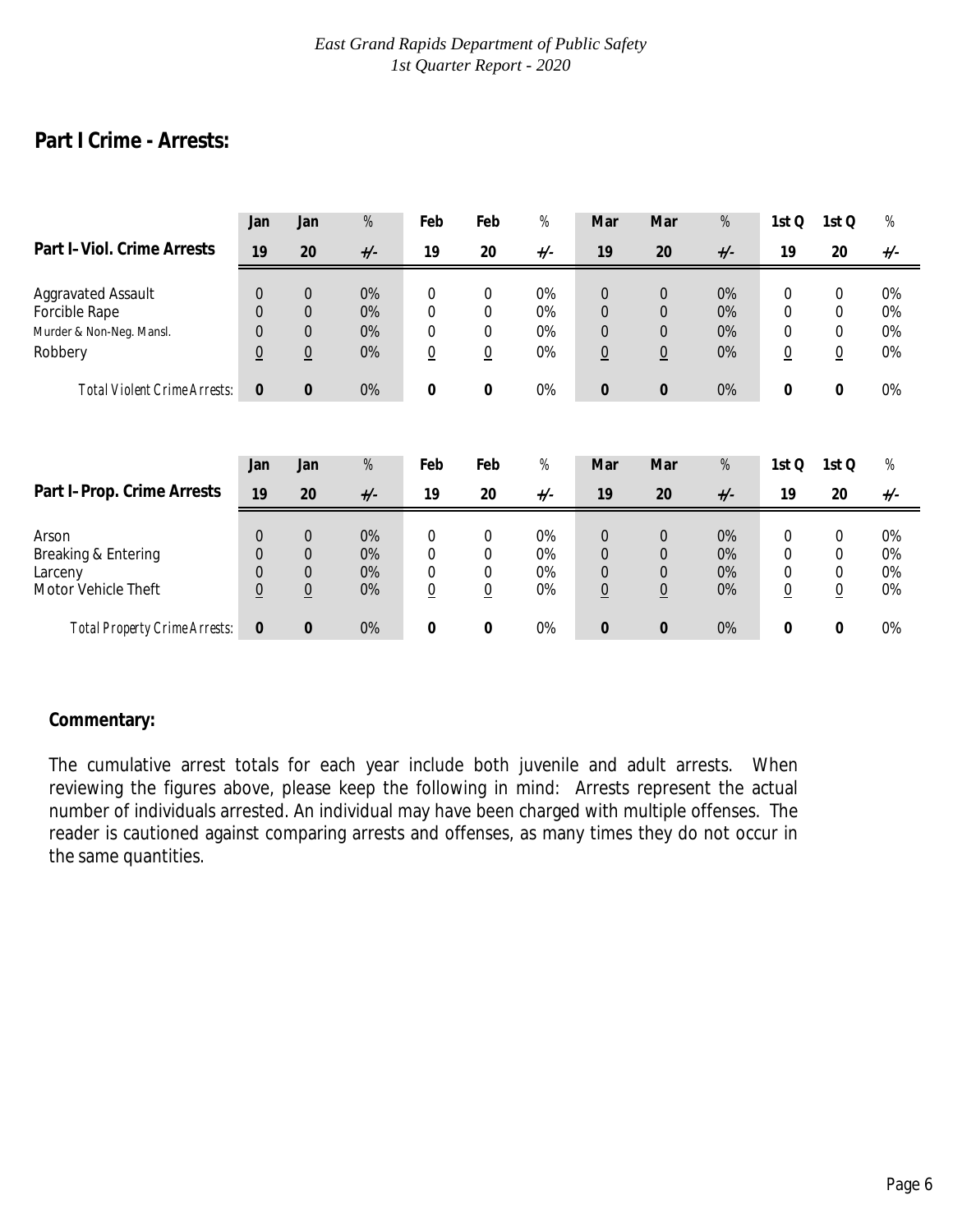# **Part II & Part III Crime - Arrests:**

|                                                     | Jan                  | Jan                              | %        | Feb                 | Feb            | %        | Mar                           | Mar             | %        | 1st Q          | 1stQ            | %        |
|-----------------------------------------------------|----------------------|----------------------------------|----------|---------------------|----------------|----------|-------------------------------|-----------------|----------|----------------|-----------------|----------|
| <b>Part II Crime - Arrests</b>                      | 19                   | 20                               | $+/-$    | 19                  | 20             | $+/-$    | 19                            | 20              | $+/-$    | 19             | 20              | +/-      |
|                                                     | 1                    |                                  |          |                     |                |          |                               |                 |          |                |                 |          |
| Assault & Battery                                   |                      | $\theta$                         | $-100%$  | 1                   | 0              | $-100%$  | $\overline{0}$                | 0               | 0%       | $\overline{2}$ | 0               | $-200%$  |
| <b>Bomb Threats</b>                                 | $\Omega$<br>$\Omega$ | $\theta$                         | 0%<br>0% | 0                   | 0              | 0%<br>0% | $\mathbf 0$                   | $\overline{0}$  | 0%<br>0% | $\Omega$<br>0  | 0               | 0%<br>0% |
| Disorderly                                          |                      | $\theta$                         | $-100%$  | 0<br>$\overline{2}$ | 0              | $-200%$  | $\Omega$                      | $\Omega$        | $-100%$  |                | 0               | $-400%$  |
| <b>Drug Violations</b><br>Embezzlement              |                      | $\theta$                         | 0%       | $\Omega$            | 0              | 0%       |                               | $\Omega$        | 0%       | 4<br>0         | 0               | 0%       |
|                                                     | 0<br>$\Omega$        | $\overline{0}$<br>$\Omega$       | 0%       |                     | 0              | 0%       | $\overline{0}$                | 0               | 0%       | 0              | 0               | 0%       |
| Forgery/Counterfeiting                              | $\Omega$             |                                  | 0%       | 0                   | 0              | 0%       | $\overline{0}$                | 0               | 0%       | $\Omega$       | 0               | 0%       |
| <b>Retail Fraud</b><br><b>Liquor Law Violations</b> | $\Omega$             | $\overline{0}$                   | 100%     | 0<br>0              | 0<br>0         | 0%       | $\mathbf 0$<br>$\Omega$       | 0<br>$\Omega$   | $0\%$    | 0              | 0               | 100%     |
| No Account/NSF Check Viol.                          |                      |                                  | 0%       |                     |                | 0%       |                               |                 | 0%       |                |                 | 0%       |
| <b>Local Ordinance Violation</b>                    | $\Omega$<br>$\Omega$ | $\overline{0}$<br>$\overline{0}$ | 0%       | 0<br>0              | 0<br>0         | 0%       | $\overline{0}$<br>$\mathbf 0$ | 0<br>$\Omega$   | 0%       | 0<br>$\Omega$  | 0<br>0          | 0%       |
| <b>Obscene Phone Calls</b>                          | $\Omega$             | $\Omega$                         | 0%       | $\Omega$            |                | 0%       |                               | $\Omega$        |          | $\Omega$       | 0               | 0%       |
|                                                     | 3                    |                                  | $-300%$  |                     | 0              | 100%     | $\mathbf 0$                   |                 | 0%<br>0% | 3              |                 | $-67%$   |
| Operating While Impaired                            |                      | $\overline{0}$                   | $-400%$  | 0<br>4              |                | $-75%$   | $\mathbf 0$                   | 0               | $-400%$  | 12             |                 | $-92%$   |
| Resisting/Obstructing<br>Sex Offenses/Indecent Exp. | 4<br>$\Omega$        | $\overline{0}$<br>$\Omega$       | 0%       | $\Omega$            |                | 0%       | $\overline{4}$                | 0<br>$\Omega$   | 0%       | $\Omega$       |                 | 0%       |
| Solicitation/Prostitution                           | $\Omega$             |                                  | 0%       |                     | 0              | 0%       | $\mathbf 0$                   |                 | 0%       | 0              | 0               | 0%       |
|                                                     |                      | $\overline{0}$                   | 0%       | 0                   | 0              | 0%       | $\overline{0}$                | 0               | 0%       |                | 0               | 0%       |
| Stalking/Intimidation                               | $\Omega$             | $\Omega$                         |          | 0                   | 0              |          | $\Omega$                      | $\Omega$        |          | 0              | 0               |          |
| Threatening/Harassing Compl.                        | $\Omega$             | $\overline{0}$                   | 0%       | 0                   | 0              | 0%       | $\mathbf 0$                   | 0               | 0%       | 0              | 0               | 0%       |
| Trespassing                                         | $\Omega$             | $\overline{0}$                   | 0%       | 0                   | 0              | 0%       | $\mathbf 0$                   |                 | 100%     | 0              |                 | 100%     |
| Vandalism/MDOP                                      | 0                    | $\Omega$                         | 0%       | 0                   | 0              | 0%       | $\mathbf 0$                   | 0               | $0\%$    | $\Omega$       | 0               | 0%       |
| <b>Weapons Violations</b>                           | $\underline{0}$      | $\overline{0}$                   | 0%       | $\overline{0}$      | $\overline{0}$ | 0%       | $\underline{0}$               | $\underline{0}$ | 0%       | $\overline{0}$ | $\underline{0}$ | 0%       |
| <b>Total Part II Crime Arrests:</b>                 | 9                    | 1                                | $-89%$   | $\overline{7}$      | $\overline{2}$ | $-71%$   | 5                             | 1               | $-80%$   | 21             | 4               | $-81%$   |
|                                                     |                      |                                  |          |                     |                |          |                               |                 |          |                |                 |          |
|                                                     |                      |                                  |          |                     |                |          |                               |                 |          |                |                 |          |
|                                                     | Jan                  | Jan                              | %        | Feb                 | Feb            | %        | Mar                           | Mar             | %        | 1stQ           | 1stQ            | %        |
| Part III Crime - Arrests                            | 19                   | 20                               | $+/-$    | 19                  | 20             | $+/-$    | 19                            | 20              | $+/-$    | 19             | 20              | $+/-$    |

| <b>FAILIII VIIIII C-MILCOLO</b> | $\blacksquare$ | Σv | $\cdot$ | $\blacksquare$ | ∠∪ | ,,      | $\blacksquare$ | ZV | $\cdot$ | $\blacksquare$ | ∠∪ |          |
|---------------------------------|----------------|----|---------|----------------|----|---------|----------------|----|---------|----------------|----|----------|
|                                 |                |    |         |                |    |         |                |    |         |                |    |          |
| <b>Warrant Arrest</b>           |                |    | 500%    |                |    | 700%    |                |    | 400%    |                | 16 | 1600%    |
| <b>Court Violations</b>         |                |    | $-33%$  |                | 4  | 100%    |                |    | 33%     | 8              | 10 | 25%      |
| Parole/Probation Viol.          |                |    | $0\%$   |                | 0  | $-100%$ | 0              |    | $0\%$   |                |    | $-100\%$ |
| <b>Traffic Offenses</b>         |                | 10 | 25%     |                |    | 0%      | 12             |    | $-67%$  | 27             | 21 | $-22%$   |
| Curfew & Juv. Runaways          |                |    | $0\%$   |                | 0  | 0%      |                |    | 0%      |                |    | 0%       |
|                                 |                |    |         |                |    |         |                |    |         |                |    |          |
| Total Part III Crime Arrests:   |                |    | 55%     | 10             | 18 | 80%     | 15             | 12 | $-20%$  | 36             | 47 | 31%      |

#### **Commentary:**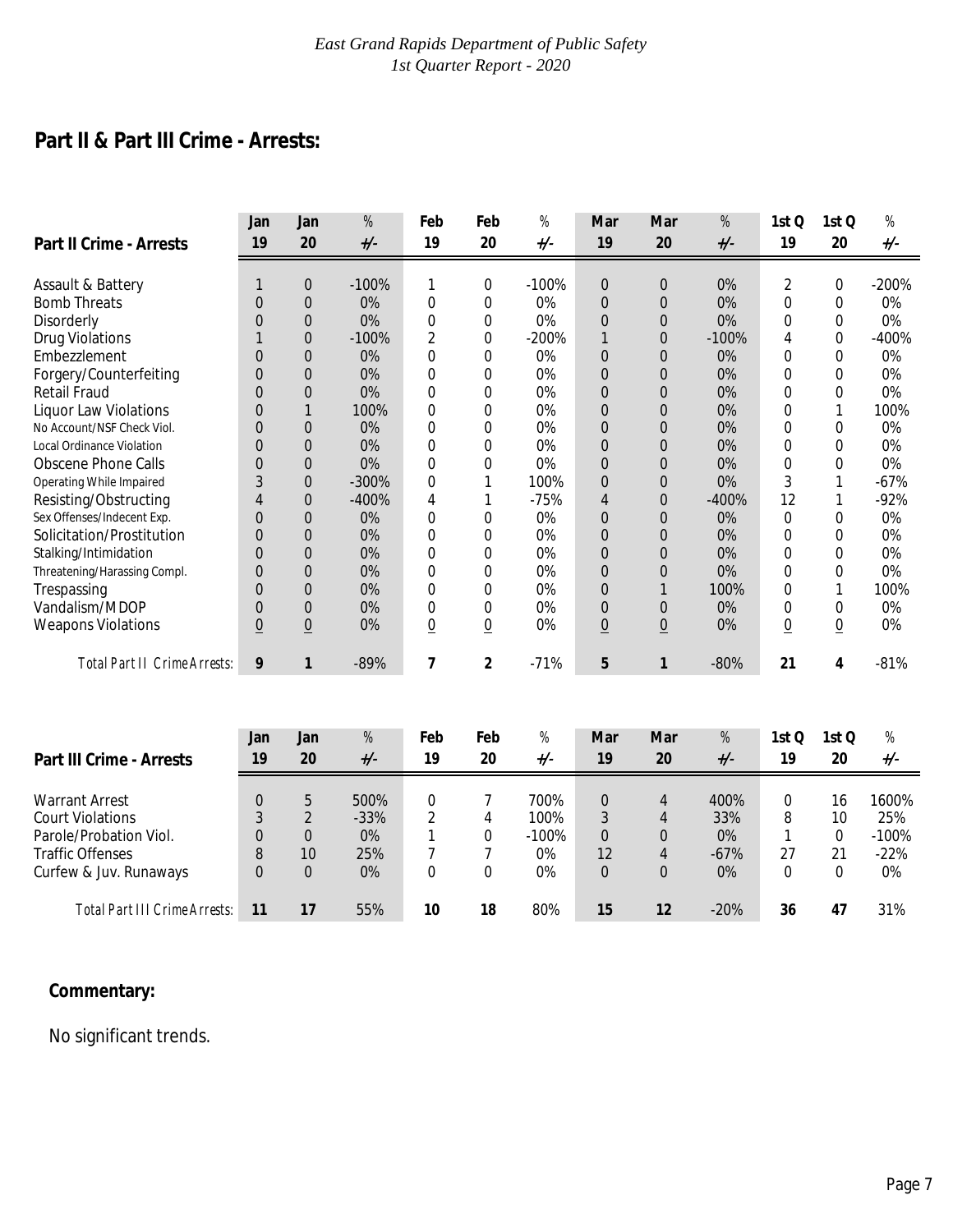# **Traffic Crash Offenses & Enforcement Activity:**

| <b>Traffic Crash Offenses</b>       | Jan<br>19      | Jan<br>20      | $% \mathcal{A}_{\mathrm{C}}\times\mathcal{A}_{\mathrm{C}}\times\mathcal{A}_{\mathrm{C}}$<br>$+/-$ | Feb<br>19       | Feb<br>20      | %<br>$+/-$ | Mar<br>19        | Mar<br>20       | $% \mathcal{A}_{\mathrm{C}}\times\mathcal{A}_{\mathrm{C}}\times\mathcal{A}_{\mathrm{C}}$<br>$+/-$ | 1st Q<br>19    | 1st Q<br>20    | $\%$<br>+/-                  |
|-------------------------------------|----------------|----------------|---------------------------------------------------------------------------------------------------|-----------------|----------------|------------|------------------|-----------------|---------------------------------------------------------------------------------------------------|----------------|----------------|------------------------------|
|                                     |                |                |                                                                                                   |                 |                |            |                  |                 |                                                                                                   |                |                |                              |
| Fatal                               | 0              | $\mathbf 0$    | 0%                                                                                                | 0               | 0              | 0%         | $\boldsymbol{0}$ | $\mathbf 0$     | 0%                                                                                                | 0              | 0              | 0%                           |
| Non-Fatal Injury                    | $\overline{2}$ | $\mathbf{1}$   | $-50%$                                                                                            | 1               | $\overline{2}$ | 100%       | $\mathbf 0$      | $\overline{0}$  | 0%                                                                                                | 3              | 3              | 0%                           |
| Property Damage                     | 23             | 10             | $-57%$                                                                                            | 8               | 16             | 100%       | 14               | 3               | $-79%$                                                                                            | 45             | 29             | $-36%$                       |
| Hit & Run                           | 6              | $\mathbf{1}$   | $-83%$                                                                                            | 0               | 2              | 200%       | $\mathfrak{Z}$   | $\overline{0}$  | $-300%$                                                                                           | 9              | 3              | $-67%$                       |
| Private Property                    | $\overline{4}$ | $\overline{2}$ | $-50%$                                                                                            | $\underline{0}$ | $\overline{3}$ | 300%       | $\overline{1}$   | $\underline{0}$ | $-100%$                                                                                           | $\overline{5}$ | $\overline{5}$ | 0%                           |
|                                     |                |                |                                                                                                   |                 |                |            |                  |                 |                                                                                                   |                |                |                              |
| Total Traffic Crashes:              | 35             | 14             | $-60%$                                                                                            | 9               | 23             | 156%       | 18               | 3               | $-83%$                                                                                            | 62             | 40             | $-35%$                       |
|                                     |                |                |                                                                                                   |                 |                |            |                  |                 |                                                                                                   |                |                |                              |
|                                     | Jan            | Jan            | %                                                                                                 | Feb             | Feb            | %          | Mar              | Mar             | %                                                                                                 | 1st Q          | 1st Q          | $% \mathcal{A}_{\mathrm{d}}$ |
| <b>Traffic Enforcement Activity</b> | 19             | 20             | $+/-$                                                                                             | 19              | 20             | $+/-$      | 19               | 20              | $+/-$                                                                                             | 19             | 20             | +/-                          |
|                                     |                |                |                                                                                                   |                 |                |            |                  |                 |                                                                                                   |                |                |                              |
| Uniform Law Citations               | 33             | 32             | $-3%$                                                                                             | 12              | 31             | 158%       | 27               | $\overline{7}$  | $-74%$                                                                                            | 72             | 70             | $-3%$                        |
| Verbal Warnings                     | 91             | 106            | 16%                                                                                               | 74              | 116            | 57%        | 97               | 47              | $-52%$                                                                                            | 262            | 269            | 3%                           |
| <b>Total Enforcement Activity:</b>  | 124            | 138            | 11%                                                                                               | 86              | 147            | 71%        | 124              | 54              | $-56%$                                                                                            | 334            | 339            | 1%                           |
|                                     |                |                |                                                                                                   |                 |                |            |                  |                 |                                                                                                   |                |                |                              |
|                                     |                |                |                                                                                                   |                 |                |            |                  |                 |                                                                                                   |                |                |                              |
| <b>Parking Enforcement</b>          |                |                |                                                                                                   |                 |                |            |                  |                 |                                                                                                   |                |                |                              |
|                                     |                |                |                                                                                                   |                 |                |            |                  |                 |                                                                                                   |                |                |                              |
| <b>Parking Citations Issued:</b>    | 10             | 18             | 80%                                                                                               | 63              | 16             | $-75%$     | 37               | 17              | $-54%$                                                                                            | 110            | 51             | $-54%$                       |

#### **Commentary:**

Begining in March, traffic related enforcement activity dropped due to Covid-19/Stay Home Stay Safe polices. In Kent County, all law enforcement agencies are working in concert with one another and have agreed to enforce serious traffic violations and make physical arrests only when necessary.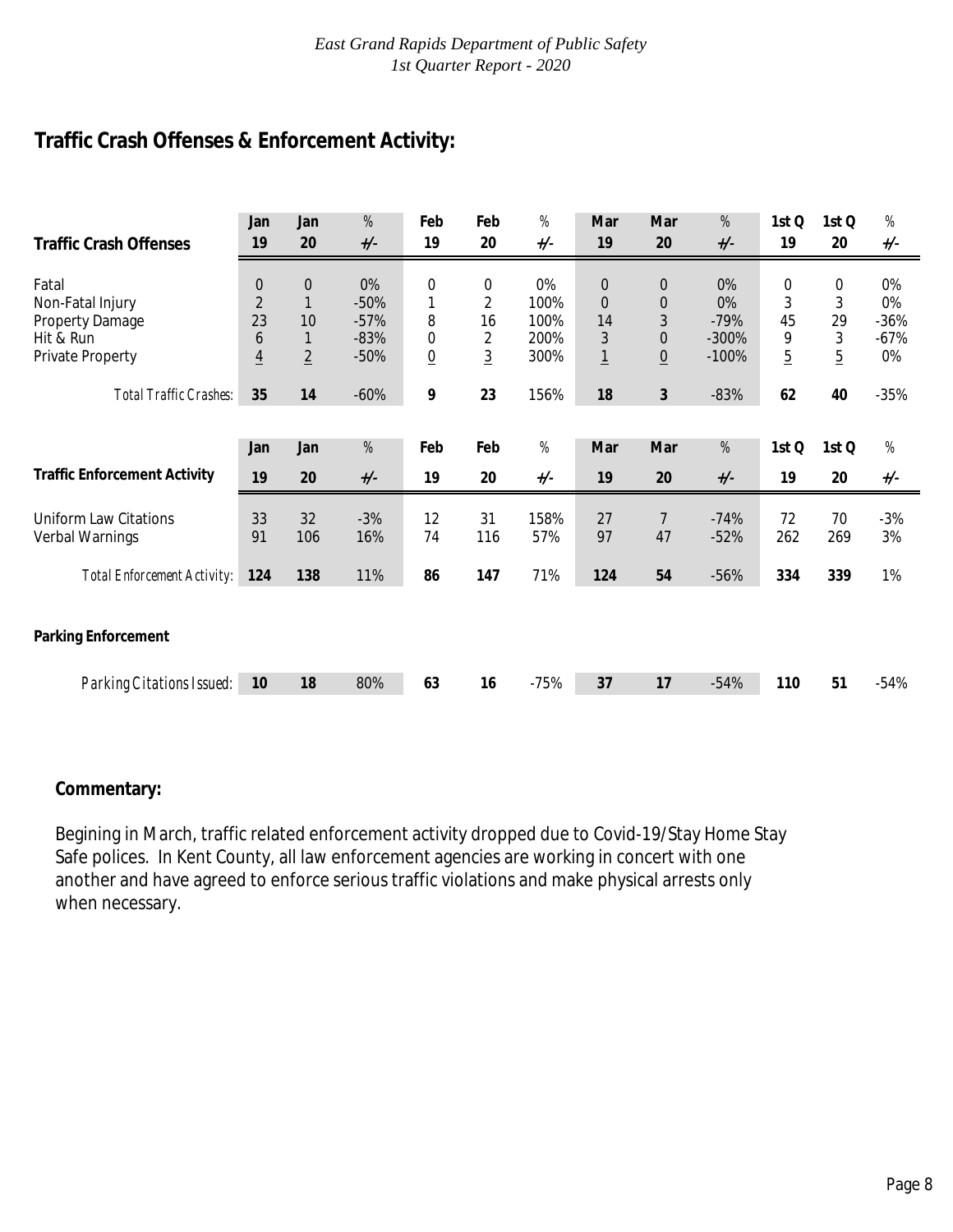# **Criminal Investigations:**

| <b>Assigned Cases</b>                         | Jan<br>19                | Jan<br>20                  | %<br>$+/-$                                                                                                                                                                 | Feb<br>19           | Feb<br>20           | $% \mathcal{A}_{\mathrm{C}}\times\mathcal{A}_{\mathrm{C}}\times\mathcal{A}_{\mathrm{C}}$<br>+/- | Mar<br>19                        | Mar<br>20                  | %<br>$+/-$  | 1st Q<br>19     | 1st Q<br>20     | $% \mathcal{A}_{\mathrm{C}}\times\mathcal{A}_{\mathrm{C}}\times\mathcal{A}_{\mathrm{C}}$<br>+/- |
|-----------------------------------------------|--------------------------|----------------------------|----------------------------------------------------------------------------------------------------------------------------------------------------------------------------|---------------------|---------------------|-------------------------------------------------------------------------------------------------|----------------------------------|----------------------------|-------------|-----------------|-----------------|-------------------------------------------------------------------------------------------------|
| Detective<br><b>School Liaison Officers</b>   | 11<br>$\overline{1}$     | $\, 8$<br>$\overline{3}$   | $-27%$<br>$-57%$                                                                                                                                                           | 8<br>$\overline{1}$ | 8<br>$\overline{0}$ | 0%<br>$-700%$                                                                                   | 7<br>$\overline{1}$              | 9<br>$\overline{1}$        | 29%<br>600% | 26<br>15        | 25<br>10        | $-4%$<br>$-33%$                                                                                 |
| <b>Total Assigned Cases:</b>                  | 18                       | 11                         | $-39%$                                                                                                                                                                     | 15                  | 8                   | $-47%$                                                                                          | 8                                | 16                         | 100%        | 41              | 35              | $-15%$                                                                                          |
|                                               |                          |                            |                                                                                                                                                                            |                     |                     |                                                                                                 |                                  |                            |             |                 |                 |                                                                                                 |
| <b>Clearance Status of</b>                    | Jan                      | Jan                        | $% \mathcal{A}_{\mathrm{C}}\times\mathcal{A}_{\mathrm{C}}^{\mathrm{C}}(\mathcal{A})\simeq\mathcal{A}_{\mathrm{C}}\times\mathcal{A}_{\mathrm{C}}^{\mathrm{C}}(\mathcal{A})$ | Feb                 | Feb                 | %                                                                                               | Mar                              | Mar                        | %           | 1st Q           | 1st Q           | $\%$                                                                                            |
| <b>Assigned Cases</b>                         | 19                       | 20                         | $+/-$                                                                                                                                                                      | 19                  | 20                  | $+/-$                                                                                           | 19                               | 20                         | $+/-$       | 19              | 20              | +/-                                                                                             |
| Open                                          | $\overline{0}$           | $\boldsymbol{0}$           | 0%                                                                                                                                                                         | $\overline{2}$      | 1                   | $-50%$                                                                                          | $\boldsymbol{0}$                 | $\mathfrak{Z}$             | 300%        | $\overline{2}$  | 4               | 100%                                                                                            |
| Unfounded                                     | $\Omega$                 | $\theta$                   | 0%                                                                                                                                                                         |                     |                     | 0%                                                                                              | 1                                | $\mathbf{0}$               | $-100%$     | $\overline{2}$  | 1               | $-50%$                                                                                          |
| Closed                                        | 13                       | 9                          | $-31%$                                                                                                                                                                     | 9                   | 5                   | $-44%$                                                                                          | 5                                | 13                         | 160%        | 27              | 27              | 0%                                                                                              |
| Otherwise (i.e., victim failed to<br>Inactive | $\Omega$<br>$\mathbf{0}$ | $\Omega$<br>$\overline{0}$ | 0%<br>0%                                                                                                                                                                   | 0<br>0              | 0                   | 0%<br>0%                                                                                        | $\overline{0}$<br>$\overline{0}$ | $\Omega$<br>$\overline{0}$ | 0%<br>0%    | 0<br>0          | 0               | 0%<br>0%                                                                                        |
| Arrest                                        | $\overline{2}$           | $\mathbf 0$                | $-200%$                                                                                                                                                                    | 3                   | 0<br>0              | $-300%$                                                                                         | $\mathbf{1}$                     | $\mathbf{0}$               | $-100%$     | 6               | 0<br>0          | $-600%$                                                                                         |
| <b>TOT Other Agency</b>                       | $\overline{0}$           | $\Omega$                   | 0%                                                                                                                                                                         | 0                   | 0                   | 0%                                                                                              | $\overline{0}$                   | $\overline{0}$             | 0%          | 0               | 0               | 0%                                                                                              |
| Warrant Requested                             | 3                        | $\overline{0}$             | $-300%$                                                                                                                                                                    | $\overline{2}$      | 0                   | $-200%$                                                                                         | $\mathbf{1}$                     | $\Omega$                   | $-100%$     | 6               | $\mathbf 0$     | $-600%$                                                                                         |
| <b>Warrant Denied</b>                         | $\mathbf{0}$             | 3                          | 300%                                                                                                                                                                       | 0                   |                     | 100%                                                                                            | $\boldsymbol{0}$                 | $\overline{0}$             | 0%          | 0               | 4               | 400%                                                                                            |
| Cleared by Citation                           | $\underline{0}$          | $\underline{0}$            | 0%                                                                                                                                                                         | $\underline{0}$     | $\underline{0}$     | 0%                                                                                              | $\underline{0}$                  | $\underline{0}$            | 0%          | $\underline{0}$ | $\underline{0}$ | 0%                                                                                              |
| <b>Total Assigned Cases:</b>                  | 18                       | 12                         | $-33%$                                                                                                                                                                     | 17                  | 8                   | $-53%$                                                                                          | 8                                | 16                         | 100%        | 43              | 36              | $-16%$                                                                                          |

#### **Commentary:**

Multiple arrests and/or clearance codes may be issued for one criminal complaint resulting in the number of clearance codes being greater than number of assigned cases.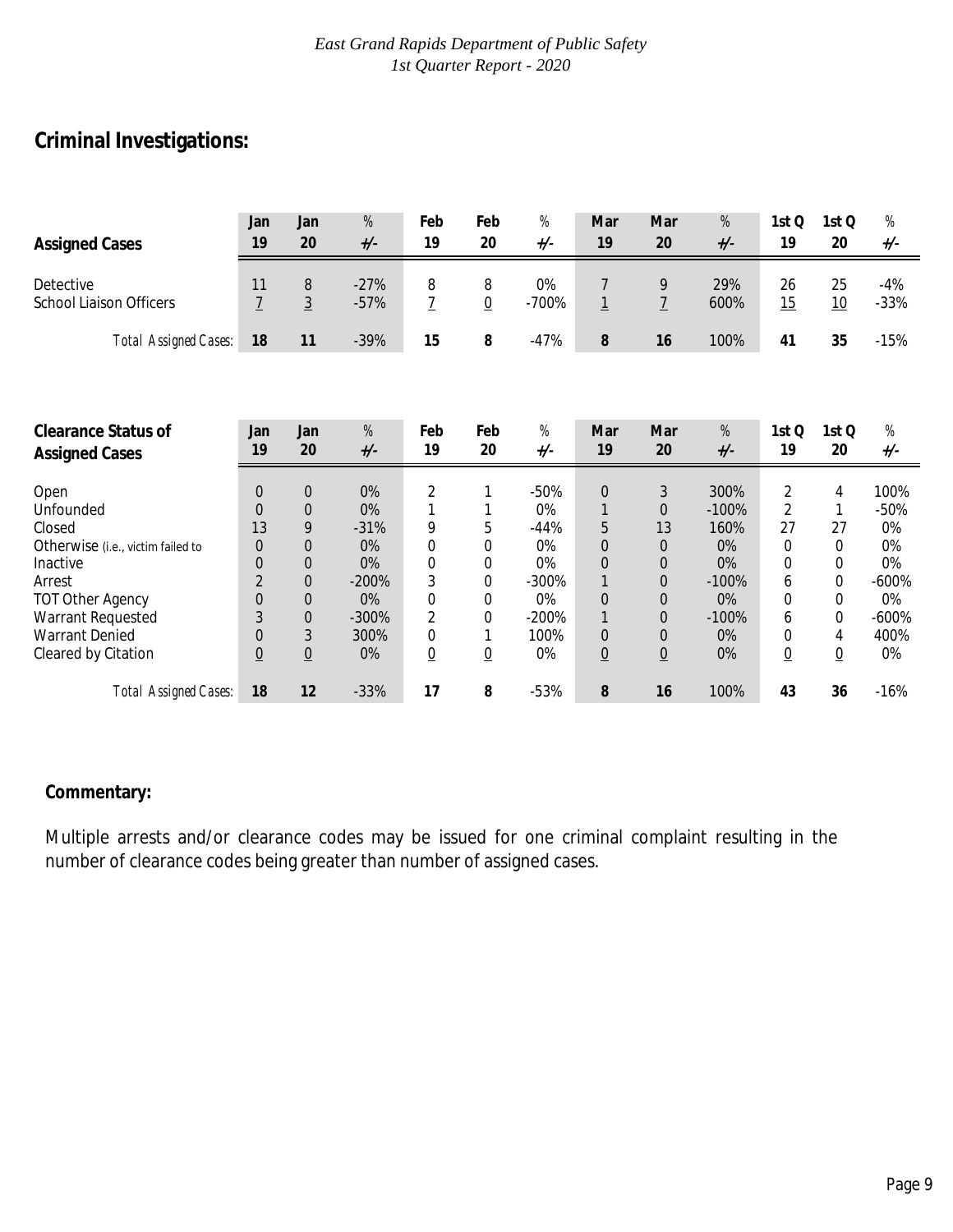# **Support Services Division Report:**

| <b>Year End Report</b>               | Jan<br>19      | Jan<br>20      | $% \mathcal{A}_{\mathrm{C}}\times\mathcal{A}_{\mathrm{C}}\times\mathcal{A}_{\mathrm{C}}$<br>$+/-$ | Feb<br>19   | Feb<br>20   | %<br>$+/-$ | Mar<br>19        | Mar<br>20      | %<br>$+/-$ | 1stQ<br>19     | 1stQ<br>20     | $% \mathcal{A}_{\mathrm{C}}\times\mathcal{A}_{\mathrm{C}}\times\mathcal{A}_{\mathrm{C}}$<br>$+/-$ |
|--------------------------------------|----------------|----------------|---------------------------------------------------------------------------------------------------|-------------|-------------|------------|------------------|----------------|------------|----------------|----------------|---------------------------------------------------------------------------------------------------|
| <b>Report Activity</b>               |                |                |                                                                                                   |             |             |            |                  |                |            |                |                |                                                                                                   |
| <b>Accident Report Copy Requests</b> | 3              | $\overline{2}$ | $-33%$                                                                                            | 1           | 4           | 300%       | $\mathfrak{Z}$   | $\overline{2}$ | $-33%$     | $\overline{7}$ | 8              | 14%                                                                                               |
| <b>Bikes Registered</b>              |                | $\mathbf 0$    | $-100%$                                                                                           | $\Omega$    | 5           | 500%       | $\overline{0}$   | $\mathbf 0$    | $0\%$      | 1              | 5              | 400%                                                                                              |
| <b>FOIA Requests Processed</b>       | 9              | $\overline{7}$ | $-22%$                                                                                            | 15          | 3           | $-80%$     | 14               | 5              | $-64%$     | 38             | 15             | $-61%$                                                                                            |
| Video Copy Requests                  | $\overline{0}$ | $\overline{4}$ | 400%                                                                                              | 1           | 0           | $-100%$    | $\mathbf{1}$     | $\mathbf{0}$   | $-100%$    | $\overline{2}$ | 4              | 100%                                                                                              |
| <b>Insurance Copy Requests</b>       | $\overline{2}$ | 3              | 50%                                                                                               | 3           | 3           | 0%         | $\boldsymbol{0}$ | $\overline{2}$ | 200%       | 5              | 8              | 60%                                                                                               |
| <b>Gun Related Processes</b>         |                |                |                                                                                                   |             |             |            |                  |                |            |                |                |                                                                                                   |
| <b>Purchase Permits Issued</b>       | $\Omega$       | 3              | 300%                                                                                              | $\mathbf 0$ | $\mathbf 0$ | $0\%$      | $\mathbf 0$      | $\Omega$       | 0%         | $\mathbf 0$    | 3              | 300%                                                                                              |
| <b>Total Guns Registered</b>         | 14             | 18             | 29%                                                                                               | 9           | 20          | 122%       | 22               | 17             | $-23%$     | 45             | 55             | 22%                                                                                               |
| <b>Miscellaneous Activity</b>        |                |                |                                                                                                   |             |             |            |                  |                |            |                |                |                                                                                                   |
| Walk-in PBT's                        | 1              | $\mathbf{1}$   | 0%                                                                                                | 4           | 1           | $-75%$     | 12               | $\overline{0}$ | $-1200%$   | 17             | $\overline{2}$ | $-88%$                                                                                            |
| <b>Background Checks</b>             | 52             | 45             | $-13%$                                                                                            | 27          | 50          | 85%        | 59               | 31             | $-47%$     | 138            | 126            | $-9%$                                                                                             |
| Sex Offenders Registered             | $\overline{2}$ | $\mathbf{1}$   | $-50%$                                                                                            | 0           | $\mathbf 0$ | 0%         | $\mathbf 0$      | $\Omega$       | 0%         | 2              | 1              | $-50%$                                                                                            |
| Vehicle Impounds Processed           | $\overline{2}$ | 3              | 50%                                                                                               | 3           |             | $-67%$     | 3                | $\Omega$       | $-300%$    | 8              | 4              | $-50%$                                                                                            |
| <b>Vehicles Auctioned</b>            | 0              | $\mathbf 0$    | 0%                                                                                                | 1           | 0           | $-100%$    | $\mathbf 0$      | 4              | 400%       | 1              | 4              | 300%                                                                                              |
| PPO's Processed                      | $\overline{2}$ | $\overline{0}$ | $-200%$                                                                                           | 4           | 1           | $-75%$     | $\overline{2}$   | $\overline{2}$ | $0\%$      | 8              | 3              | $-63%$                                                                                            |
| Total SSD Activity:                  | 88             | 87             | $-1%$                                                                                             | 68          | 88          | 29%        | 116              | 63             | $-46%$     | 272            | 238            | $-13%$                                                                                            |

#### **Commentary:**

Walk-in PBT's were temporarily suspended due to Covid-19 Stay home/Stay Safe policies.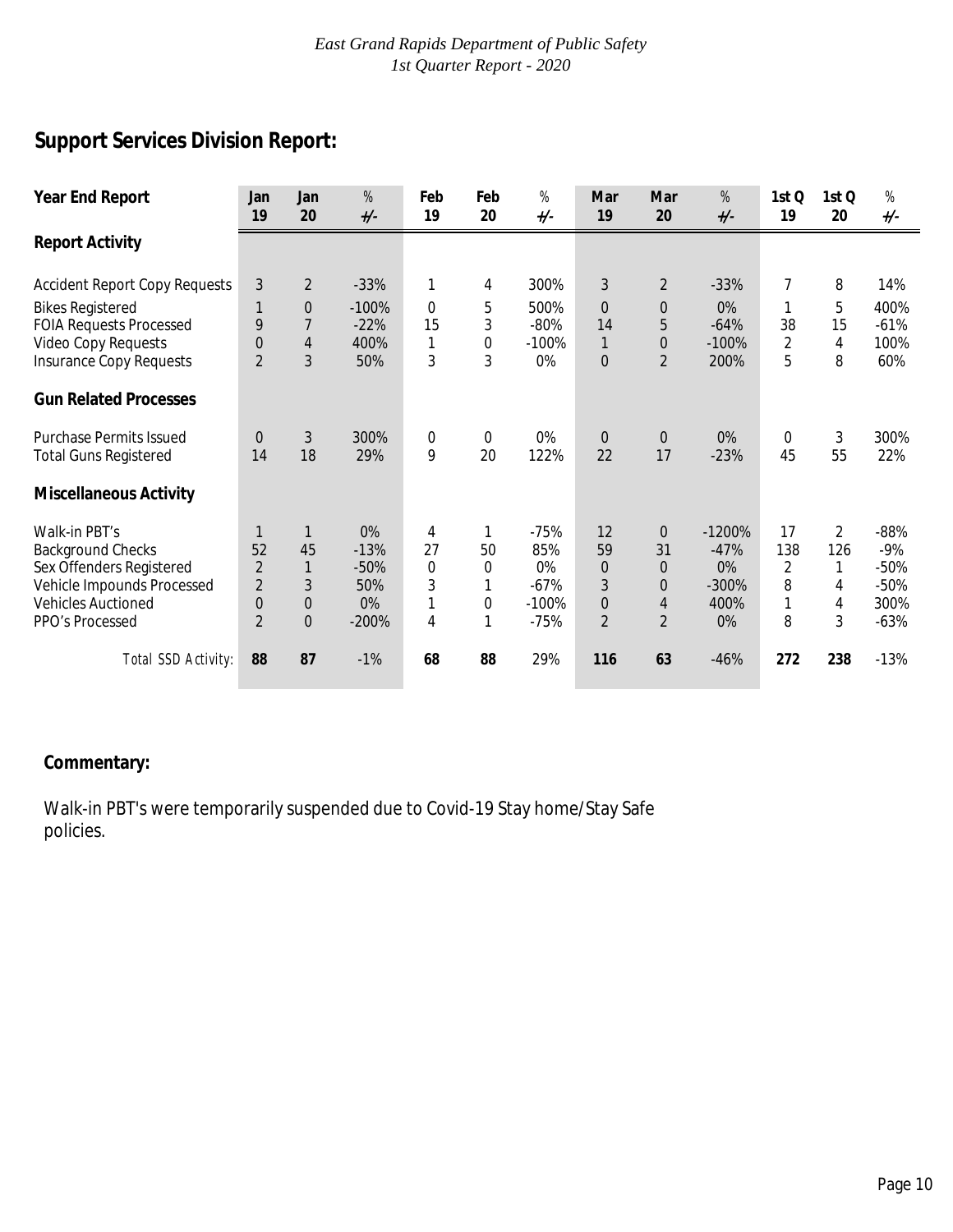# **Medical & Fire Service Report:**

|                                                                                                                                                          | Jan<br>19                                                | Jan<br>20                                                                 | $\%$<br>$+/-$                                | Feb<br>19                                                                    | Feb<br>20                                                  | $% \mathcal{A}_{\mathrm{C}}\times\mathcal{A}_{\mathrm{C}}\times\mathcal{A}_{\mathrm{C}}$<br>$+/-$ | Mar<br>19                                                                                            | Mar<br>20                                                                                   | %<br>$+/-$                                   | 1st Q<br>19                                                   | 1st Q<br>20                                                             | $\%$<br>$+/-$                                       |
|----------------------------------------------------------------------------------------------------------------------------------------------------------|----------------------------------------------------------|---------------------------------------------------------------------------|----------------------------------------------|------------------------------------------------------------------------------|------------------------------------------------------------|---------------------------------------------------------------------------------------------------|------------------------------------------------------------------------------------------------------|---------------------------------------------------------------------------------------------|----------------------------------------------|---------------------------------------------------------------|-------------------------------------------------------------------------|-----------------------------------------------------|
| <b>Medical Activity</b>                                                                                                                                  |                                                          |                                                                           |                                              |                                                                              |                                                            |                                                                                                   |                                                                                                      |                                                                                             |                                              |                                                               |                                                                         |                                                     |
| Medical Resp./Emergency<br><b>Natural Death</b><br>Overdose<br>Suicides/Attempts                                                                         | 11<br>$\overline{0}$<br>$\overline{0}$<br>$\overline{0}$ | 14<br>$\overline{0}$<br>$\overline{0}$<br>$\overline{0}$                  | 27%<br>0%<br>0%<br>0%                        | 19<br>0<br>0<br>$\underline{0}$                                              | 18<br>0<br>0<br>$\overline{1}$                             | $-5%$<br>0%<br>0%<br>100%                                                                         | 21<br>$\overline{0}$<br>$\overline{0}$<br>$\underline{0}$                                            | 11<br>$\overline{0}$<br>0<br>$\underline{0}$                                                | $-48%$<br>0%<br>0%<br>0%                     | 51<br>$\mathbf 0$<br>0<br>$\underline{0}$                     | 43<br>$\mathbf 0$<br>0<br>$\overline{1}$                                | $-16%$<br>0%<br>0%<br>100%                          |
| <b>Total Medical Activity:</b>                                                                                                                           | 11                                                       | 14                                                                        | 27%                                          | 19                                                                           | 19                                                         | 0%                                                                                                | 21                                                                                                   | 11                                                                                          | $-48%$                                       | 51                                                            | 44                                                                      | $-14%$                                              |
| <b>Fire Service Activity</b>                                                                                                                             |                                                          |                                                                           |                                              |                                                                              |                                                            |                                                                                                   |                                                                                                      |                                                                                             |                                              |                                                               |                                                                         |                                                     |
| <b>Single Family Dwelling</b><br><b>Multiple Family Dwelling</b><br>Commercial/Other Building<br>Vehicles<br>Miscellaneous Outdoor                       | 1<br>$\Omega$<br>0<br>$\overline{2}$<br>$\overline{1}$   | 1<br>$\overline{0}$<br>$\overline{0}$<br>$\overline{0}$<br>$\overline{0}$ | 0%<br>0%<br>0%<br>$-200%$<br>$-100%$         | 3<br>$\overline{0}$<br>$\overline{0}$<br>$\mathbf 0$<br>$\overline{0}$       | 1<br>0<br>$\Omega$<br>0<br>$\overline{0}$                  | $-67%$<br>0%<br>0%<br>0%<br>0%                                                                    | $\boldsymbol{0}$<br>$\Omega$<br>$\Omega$<br>$\overline{0}$<br>$\underline{0}$                        | 0<br>$\Omega$<br>$\Omega$<br>$\overline{0}$<br>$\underline{0}$                              | 0%<br>0%<br>0%<br>0%<br>0%                   | 4<br>$\Omega$<br>$\Omega$<br>$\overline{2}$<br>$\overline{1}$ | $\overline{2}$<br>$\overline{0}$<br>0<br>$\mathbf 0$<br>$\underline{0}$ | $-50%$<br>0%<br>0%<br>$-200%$<br>$-100%$            |
| Fire Runs Total:                                                                                                                                         | $\overline{4}$                                           | $\mathbf{1}$                                                              | $-75%$                                       | 3                                                                            | 1                                                          | $-67%$                                                                                            | $\mathbf{0}$                                                                                         | 0                                                                                           | 0%                                           | $\overline{7}$                                                | $\overline{2}$                                                          | $-71%$                                              |
| <b>Other Fire Service Runs</b>                                                                                                                           |                                                          |                                                                           |                                              |                                                                              |                                                            |                                                                                                   |                                                                                                      |                                                                                             |                                              |                                                               |                                                                         |                                                     |
| <b>Hazardous Conditions</b><br><b>False or Unfounded Alarms</b><br>Mutual Aid Given<br>Mutual Aid Received<br>Smoke/Odor Investigation<br>All Other Runs | 1<br>1<br>$\Omega$<br>$\overline{0}$<br>5<br>12          | 4<br>5<br>$\overline{0}$<br>$\overline{0}$<br>1<br>$\overline{2}$         | 300%<br>400%<br>0%<br>0%<br>$-80%$<br>$-83%$ | 54<br>$\overline{7}$<br>$\overline{4}$<br>$\mathbf 0$<br>5<br>$\overline{0}$ | 1<br>1<br>$\mathbf 0$<br>0<br>$\sqrt{2}$<br>$\overline{1}$ | -98%<br>$-86%$<br>$-400%$<br>0%<br>$-60%$<br>100%                                                 | $\overline{2}$<br>$\overline{2}$<br>$\mathbf{1}$<br>$\overline{0}$<br>$\mathbf{1}$<br>$\overline{2}$ | 6<br>$\overline{2}$<br>$\overline{0}$<br>$\overline{0}$<br>$\overline{0}$<br>$\overline{2}$ | 200%<br>0%<br>$-100%$<br>0%<br>$-100%$<br>0% | 57<br>10<br>5<br>$\Omega$<br>11<br>14                         | 11<br>8<br>$\mathbf 0$<br>$\mathbf 0$<br>3<br>$\overline{5}$            | $-81%$<br>$-20%$<br>-500%<br>0%<br>$-73%$<br>$-64%$ |
| Other Fire Service Runs Total:                                                                                                                           | 19                                                       | 12                                                                        | $-37%$                                       | 70                                                                           | 5                                                          | $-93%$                                                                                            | 8                                                                                                    | 10                                                                                          | 25%                                          | 97                                                            | 27                                                                      | $-72%$                                              |
| Total Medical and Fire Activity:                                                                                                                         | 34                                                       | 27                                                                        | $-21%$                                       | 92                                                                           | 25                                                         | $-73%$                                                                                            | 29                                                                                                   | 21                                                                                          | $-28%$                                       | 155                                                           | 73                                                                      | $-53%$                                              |

#### **Commentary:**

Fire Service Activity includes any calls received where fire apparatus responded. No significant activity.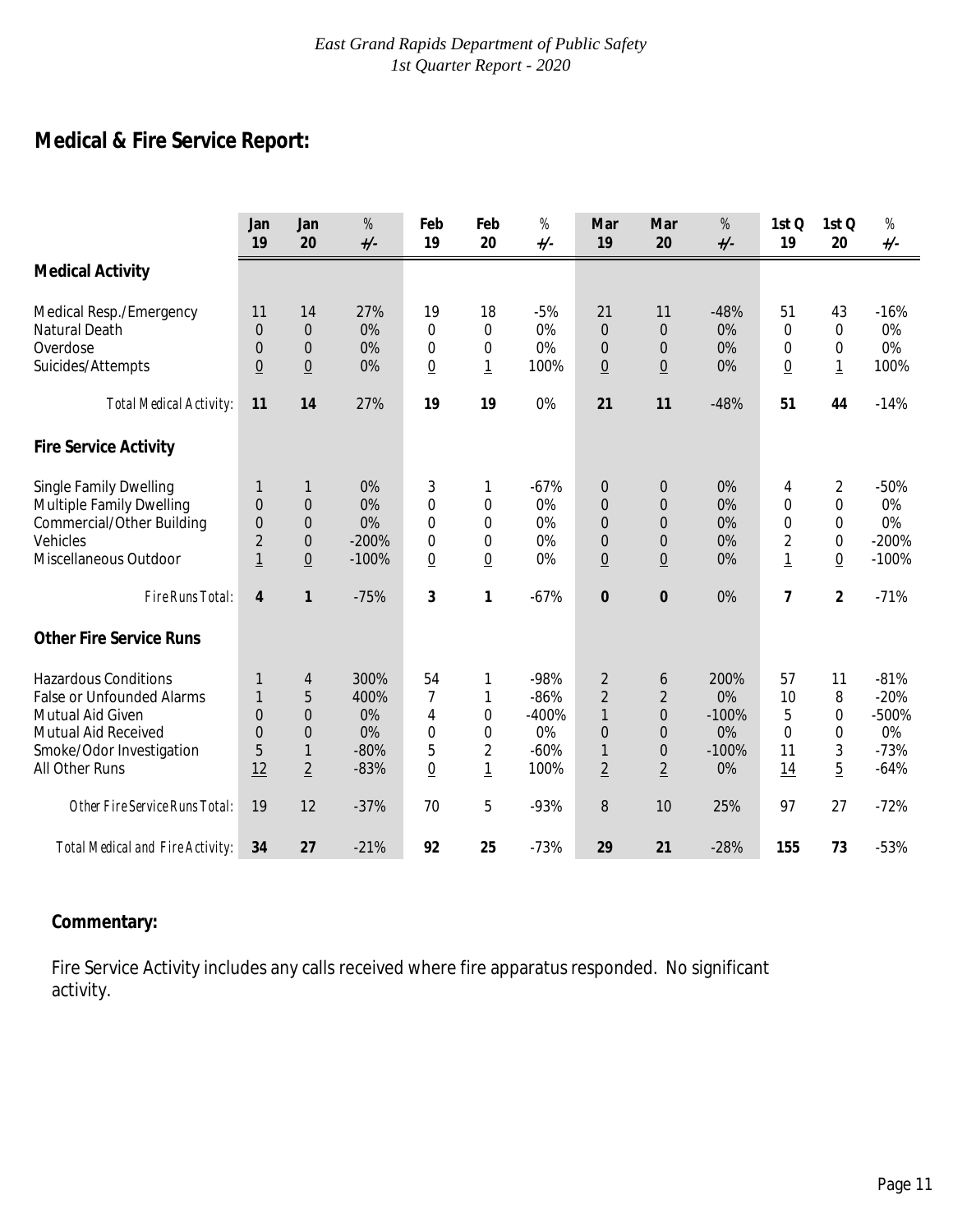# **Internal Affairs Report:**

| <b>Internal Affairs</b><br>Complaints | Jan<br>19        | Jan<br>20        | $\%$<br>$+/-$ | Feb<br>19       | Feb<br>20       | $% \mathcal{A}_{\mathrm{C}}\times\mathcal{A}_{\mathrm{C}}\times\mathcal{A}_{\mathrm{C}}$<br>+/- | Mar<br>19       | Mar<br>20        | $\%$<br>$_{+/-}$ | 1st Q<br>19    | 1st Q<br>20      | $\%$<br>$+/-$ |
|---------------------------------------|------------------|------------------|---------------|-----------------|-----------------|-------------------------------------------------------------------------------------------------|-----------------|------------------|------------------|----------------|------------------|---------------|
| <b>Abuse of Authority</b>             |                  |                  |               |                 |                 |                                                                                                 |                 |                  |                  |                |                  |               |
| Excessive/Use of Force                | $\boldsymbol{0}$ | $\boldsymbol{0}$ | 0%            | $\mathbf 0$     | $\mathbf 0$     | 0%                                                                                              | $\mathbf{0}$    | $\mathbf 0$      | 0%               | 0              | $\mathbf 0$      | 0%            |
| Improper Touching/Behavior            | $\overline{0}$   | $\overline{0}$   | 0%            | $\overline{0}$  | $\overline{0}$  | 0%                                                                                              | $\overline{0}$  | $\overline{0}$   | 0%               | $\mathbf 0$    | $\mathbf 0$      | 0%            |
| Misuse of Position/Authority          | $\overline{0}$   | $\boldsymbol{0}$ | 0%            | $\mathbf 0$     | $\mathbf 0$     | 0%                                                                                              | $\mathbf 0$     | $\mathbf 0$      | 0%               | 0              | $\mathbf 0$      | 0%            |
| Racial Profiling/Discrim.             | $\overline{0}$   | $\boldsymbol{0}$ | 0%            | $\mathbf 0$     | $\mathbf 0$     | 0%                                                                                              | $\mathbf 0$     | $\mathbf 0$      | 0%               | 0              | $\mathbf 0$      | 0%            |
| <b>Tactical Intimidation</b>          | $\overline{0}$   | $\overline{0}$   | 0%            | $\overline{0}$  | $\Omega$        | 0%                                                                                              | $\overline{0}$  | $\overline{0}$   | 0%               | $\overline{0}$ | 0                | 0%            |
| <b>Illegal Activity</b>               |                  |                  |               |                 |                 |                                                                                                 |                 |                  |                  |                |                  |               |
| <b>Improper Procedure</b>             |                  |                  |               |                 |                 |                                                                                                 |                 |                  |                  |                |                  |               |
| Mishandled Pers. Property             | 0                | $\boldsymbol{0}$ | 0%            | $\mathbf 0$     | $\mathbf 0$     | 0%                                                                                              | $\mathbf{0}$    | $\mathbf 0$      | 0%               | 0              | $\mathbf 0$      | 0%            |
| <b>Enforcement Decision</b>           | $\Omega$         | $\boldsymbol{0}$ | 0%            | $\overline{0}$  | $\Omega$        | 0%                                                                                              | $\overline{0}$  | $\overline{0}$   | 0%               | $\Omega$       | $\Omega$         | 0%            |
| <b>Falsification of Documents</b>     | $\Omega$         | $\overline{0}$   | 0%            | 0               | $\mathbf 0$     | 0%                                                                                              | $\overline{0}$  | $\overline{0}$   | 0%               | $\Omega$       | $\mathbf 0$      | 0%            |
| Rules & Regulation Violation          | $\Omega$         | $\overline{0}$   | 0%            | $\overline{0}$  | $\mathbf 0$     | 0%                                                                                              | $\overline{0}$  | $\overline{0}$   | 0%               | $\Omega$       | $\mathbf 0$      | 0%            |
| Policy and Procedure Violation        | $\overline{0}$   | $\overline{0}$   | 0%            | 0               | $\mathbf 0$     | 0%                                                                                              | $\overline{0}$  | $\overline{0}$   | 0%               | $\overline{0}$ | $\mathbf 0$      | 0%            |
| Inappropriate Detainment              | 0                | $\boldsymbol{0}$ | 0%            | $\overline{0}$  | $\mathbf 0$     | 0%                                                                                              | $\overline{0}$  | $\mathbf 0$      | 0%               | 0              | $\mathbf 0$      | 0%            |
| <b>Improper Questioning</b>           | $\overline{0}$   | $\overline{0}$   | 0%            | $\overline{0}$  | $\mathbf 0$     | 0%                                                                                              | $\overline{0}$  | $\overline{0}$   | 0%               | $\mathbf 0$    | $\mathbf 0$      | 0%            |
| Inappropriate Child Interview         | $\Omega$         | $\boldsymbol{0}$ | 0%            | 0               | $\overline{0}$  | 0%                                                                                              | $\overline{0}$  | $\overline{0}$   | 0%               | $\overline{0}$ | $\mathbf 0$      | 0%            |
| Mishandling Evidence                  | $\Omega$         | $\overline{0}$   | 0%            | 0               | $\mathbf 0$     | 0%                                                                                              | $\overline{0}$  | $\mathbf 0$      | 0%               | $\Omega$       | 0                | 0%            |
| Unsafe Vehicle Operation              | $\overline{0}$   | $\overline{0}$   | 0%            | $\overline{0}$  | $\mathbf 0$     | 0%                                                                                              | 0               | $\overline{0}$   | 0%               | $\Omega$       | $\overline{0}$   | 0%            |
| Viol. Of Dispatch Procedure           | $\overline{0}$   | $\overline{0}$   | 0%            | $\overline{0}$  | $\mathbf 0$     | 0%                                                                                              | $\overline{0}$  | $\overline{0}$   | 0%               | $\overline{0}$ | $\mathbf 0$      | 0%            |
| <b>Unprofessional Conduct</b>         |                  |                  |               |                 |                 |                                                                                                 |                 |                  |                  |                |                  |               |
| Rudeness/Threatening                  | 0                | $\boldsymbol{0}$ | 0%            | $\mathbf 0$     | $\mathbf 0$     | $0\%$                                                                                           | $\mathbf{0}$    | $\boldsymbol{0}$ | 0%               | $\mathbf 0$    | $\mathbf 0$      | 0%            |
| Inappropriate Statement               | 0                | $\overline{0}$   | 0%            | $\mathbf 0$     | $\mathbf 0$     | 0%                                                                                              | $\overline{0}$  | $\overline{0}$   | 0%               | $\mathbf 0$    | $\boldsymbol{0}$ | 0%            |
| <b>Unprofessional Conduct</b>         | $\underline{0}$  | $\underline{0}$  | 0%            | $\underline{0}$ | $\underline{0}$ | 0%                                                                                              | $\overline{1}$  | $\underline{0}$  | $-100%$          | $\overline{1}$ | $\underline{0}$  | $-100%$       |
| <b>Total Complaints:</b>              | 0                | $\bf{0}$         | 0%            | $\mathbf{0}$    | 0               | 0%                                                                                              | 1               | $\bf{0}$         | $-100%$          | 1              | 0                | $-100%$       |
| <b>Internal Affairs</b>               | Jan              | Jan              | $\%$          | Feb             | Feb             | $\%$                                                                                            | Mar             | Mar              | $\%$             | 1st Q          | 1st Q            | $\%$          |
| <b>Complaint Dispositions</b>         | 19               | 20               | $+/-$         | 19              | 20              | $+/-$                                                                                           | 19              | 20               | $+/-$            | 19             | 20               | $+/-$         |
| Sustained                             | 0                | $\overline{0}$   | 0%            | $\mathbf 0$     | $\mathbf 0$     | 0%                                                                                              | 1               | $\mathbf{0}$     | $-100%$          | 1              | 0                | $-100%$       |
| Sustained in Part                     | $\overline{0}$   | $\boldsymbol{0}$ | 0%            | $\mathbf 0$     | $\mathbf 0$     | 0%                                                                                              | $\overline{0}$  | $\overline{0}$   | 0%               | $\mathbf 0$    | $\mathbf 0$      | 0%            |
| Not Sustained                         | 0                | $\boldsymbol{0}$ | 0%            | $\mathbf 0$     | $\mathbf 0$     | 0%                                                                                              | $\mathbf{0}$    | $\mathbf 0$      | 0%               | 0              | $\mathbf 0$      | 0%            |
| Exonerated                            | $\overline{0}$   | $\overline{0}$   | 0%            | $\overline{0}$  | $\mathbf 0$     | 0%                                                                                              | $\overline{0}$  | $\overline{0}$   | 0%               | $\mathbf 0$    | $\mathbf 0$      | 0%            |
| Exon. in Part/Not Sus. in Part        | $\Omega$         | $\boldsymbol{0}$ | 0%            | 0               | $\overline{0}$  | 0%                                                                                              | $\overline{0}$  | $\overline{0}$   | 0%               | $\overline{0}$ | $\Omega$         | 0%            |
| Unfounded                             | 0                | $\overline{0}$   | 0%            | 0               | $\mathbf 0$     | 0%                                                                                              | 0               | $\mathbf 0$      | 0%               | 0              | 0                | 0%            |
| Unf. in Part/Sustained in Part        | $\overline{0}$   | $\underline{0}$  | 0%            | $\overline{0}$  | $\underline{0}$ | 0%                                                                                              | $\underline{0}$ | $\overline{0}$   | 0%               | $\overline{0}$ | $\underline{0}$  | 0%            |
| Total Dispositions per qtr:           | 0                | $\bf{0}$         | 0%            | 0               | $\bf{0}$        | 0%                                                                                              | 0               | $\bf{0}$         | 0%               | 0              | $\bf{0}$         | 0%            |
| % Not sustned/Exoner./Unfounded:      | 0                | $\mathbf{0}$     | 0%            | $\mathbf 0$     | $\mathbf 0$     | 0%                                                                                              | 0               | $\mathbf 0$      | 0%               | 0              | $\mathbf 0$      | 0%            |

# **Commentary:**

No significant trends or activity.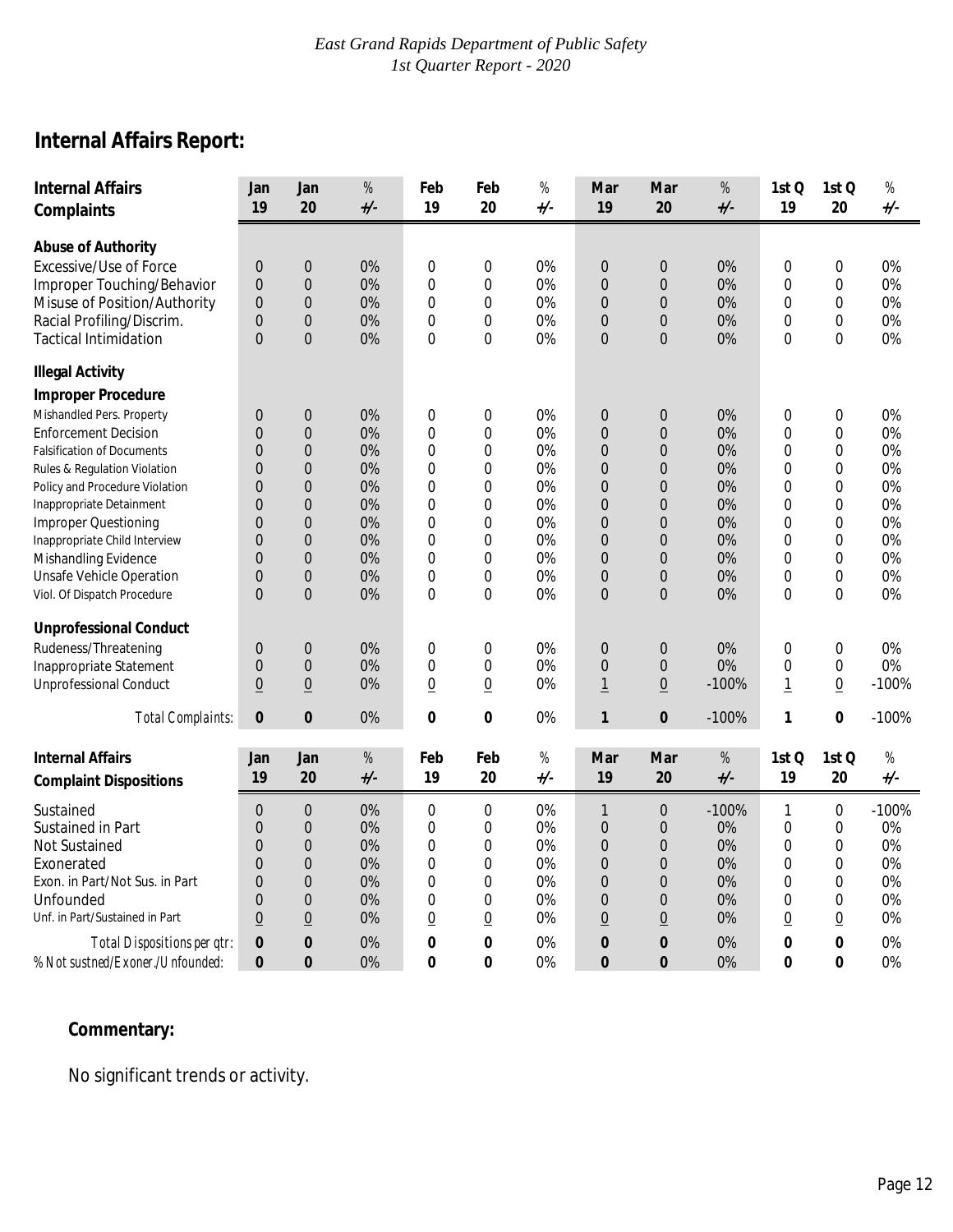# **Selected Community Service Activity:**

|                                                                                   | Jan<br>19 | Jan<br>20 | %<br>$+/-$                | Feb<br>19     | Feb<br>20 | %<br>$+/-$           | Mar<br>19                        | Mar<br>20 | %<br>$+/-$             | 1st Q<br>19  | 1st Q<br>20 | %<br>$+/-$                 |
|-----------------------------------------------------------------------------------|-----------|-----------|---------------------------|---------------|-----------|----------------------|----------------------------------|-----------|------------------------|--------------|-------------|----------------------------|
| <b>School/Community Liaison</b>                                                   |           |           |                           |               |           |                      |                                  |           |                        |              |             |                            |
| <b>School Presentations</b><br><b>School Safety Drills</b>                        | $\Omega$  | 3         | 100%<br>300%              | $\Omega$      |           | 100%<br>100%         |                                  | 0         | 200%<br>$-100%$        | 5<br>10<br>◠ | 6<br>4      | 20%<br>$-60\%$             |
| <b>Station Tours</b><br>Car Seat Installations<br><b>Other Community Activity</b> |           | 0<br>12   | $0\%$<br>$-100%$<br>1100% | $\Omega$<br>0 | 5         | 100%<br>100%<br>400% | $\Omega$<br>0<br>$\underline{0}$ | ↑         | $0\%$<br>$0\%$<br>200% | 8<br>26      | 19          | $-50%$<br>$-88%$<br>$-27%$ |
| Total Community Activity:                                                         |           | 16        | 700%                      | 2             | 10        | 400%                 | $\overline{2}$                   | 5         | 150%                   | 51           | 31          | $-39%$                     |

# **Commentary:**

No significant trends or activity.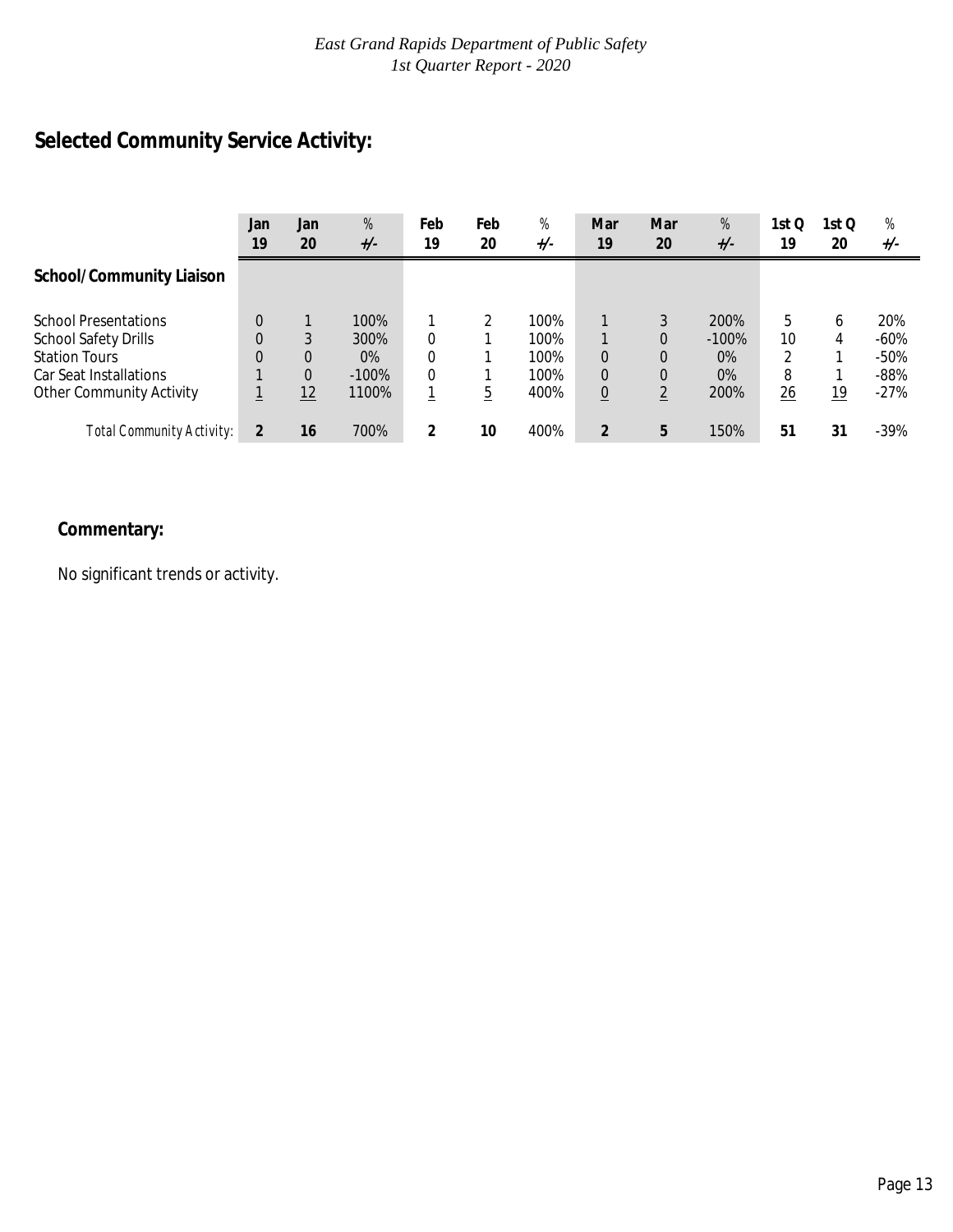# **Search & Seizure:**

|                                                                                                                                                                           | Jan<br>19                                           | Jan<br>20                                                   | %<br>$+/-$                                                                   | Feb<br>19                                           | Feb<br>20                                                 | %<br>$+/-$                                                                  | Mar<br>19                                                           | Mar<br>20                                 | %<br>$+/-$                                                                            | 1st Q<br>19                       | 1st Q<br>20                                | %<br>$+/-$                                                                      |
|---------------------------------------------------------------------------------------------------------------------------------------------------------------------------|-----------------------------------------------------|-------------------------------------------------------------|------------------------------------------------------------------------------|-----------------------------------------------------|-----------------------------------------------------------|-----------------------------------------------------------------------------|---------------------------------------------------------------------|-------------------------------------------|---------------------------------------------------------------------------------------|-----------------------------------|--------------------------------------------|---------------------------------------------------------------------------------|
| Search & Seizure Exceptions                                                                                                                                               |                                                     |                                                             |                                                                              |                                                     |                                                           |                                                                             |                                                                     |                                           |                                                                                       |                                   |                                            |                                                                                 |
| Incident to Arrest<br>P.C. and Exigent Circumstances<br>Plain View<br>Open View<br>Consent<br>Stop & Frisk<br>Veh. Impound & Inventory<br>Emergency<br><b>Hot Pursuit</b> | 9<br>0<br>$\Omega$<br>0<br>11<br>0<br>$\Omega$<br>0 | 3<br>$\Omega$<br>0<br>3<br>$\Omega$<br>$\Omega$<br>$\Omega$ | $-67%$<br>200%<br>$0\%$<br>$0\%$<br>$-73%$<br>$0\%$<br>$-50%$<br>$0\%$<br>0% | 9<br>$\Omega$<br>0<br>0<br>0<br>0<br>$\overline{2}$ | 5<br>2<br>$\Omega$<br>0<br>2<br>$\Omega$<br>$\Omega$<br>0 | $-44%$<br>200%<br>0%<br>0%<br>$-71%$<br>$0\%$<br>$-67%$<br>$0\%$<br>$-200%$ | 8<br>$\Omega$<br>$\overline{0}$<br>11<br>$\overline{0}$<br>$\Omega$ | 2<br>0<br>0<br>0<br>4<br>0<br>0<br>0<br>0 | $-75%$<br>$0\%$<br>$-100%$<br>$0\%$<br>$-64%$<br>$-100%$<br>$0\%$<br>$0\%$<br>$-100%$ | 26<br>0<br>0<br>29<br>5<br>0<br>3 | 10<br>4<br>0<br>0<br>9<br>0<br>2<br>0<br>0 | $-62%$<br>400%<br>$-100%$<br>0%<br>$-69%$<br>$-100%$<br>$-60%$<br>0%<br>$-300%$ |
| Searches Total:                                                                                                                                                           | 22                                                  | 9                                                           | $-59%$                                                                       | 21                                                  | 10                                                        | $-52%$                                                                      | 22                                                                  | 6                                         | $-73%$                                                                                | 65                                | 25                                         | $-62%$                                                                          |

# **Commentary:**